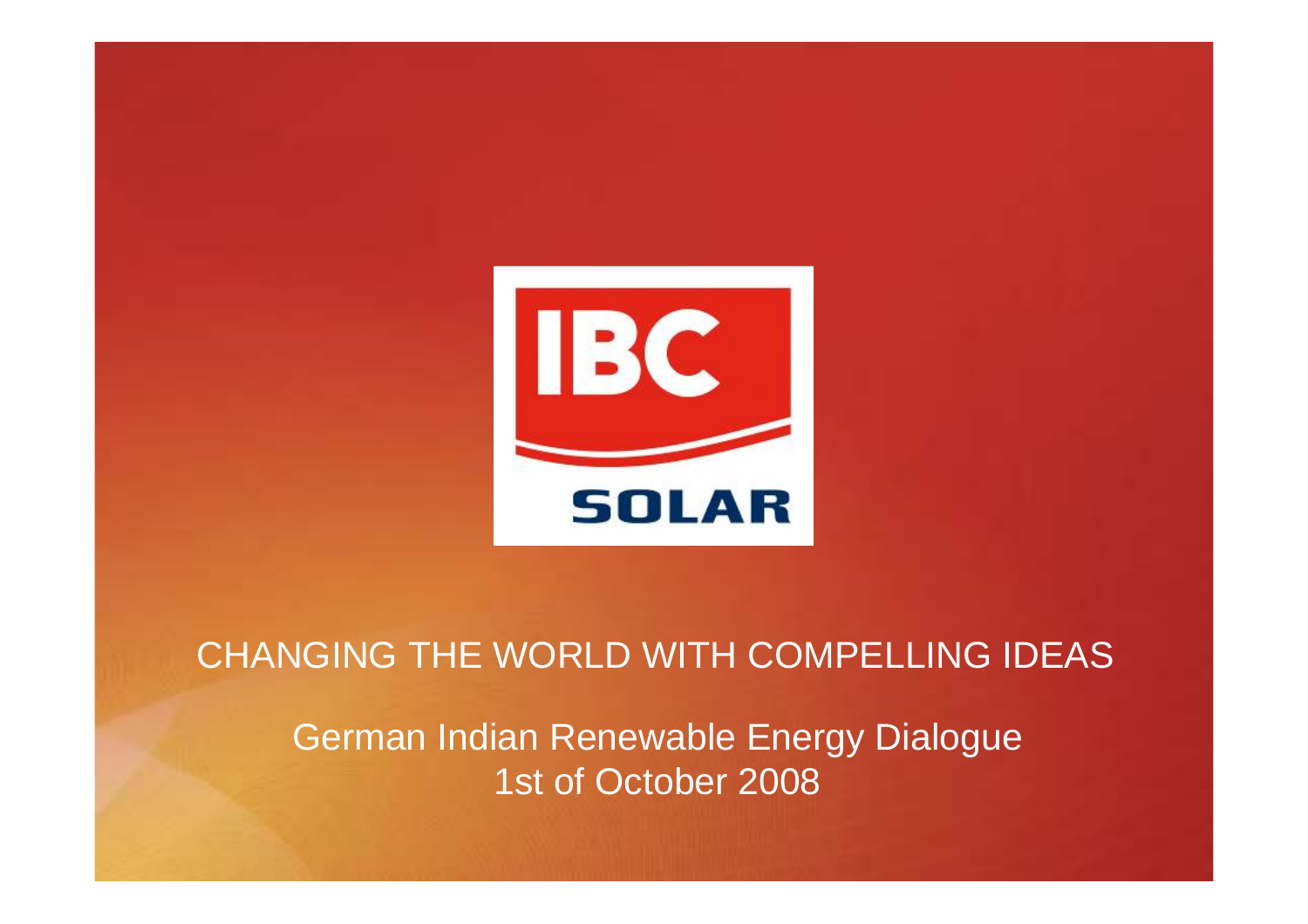

## Agenda

- 1) Company presentation IBC Solar
- 2) Situation photovoltaics in Germany and India
- 3) Project presentation DENA solar roof programme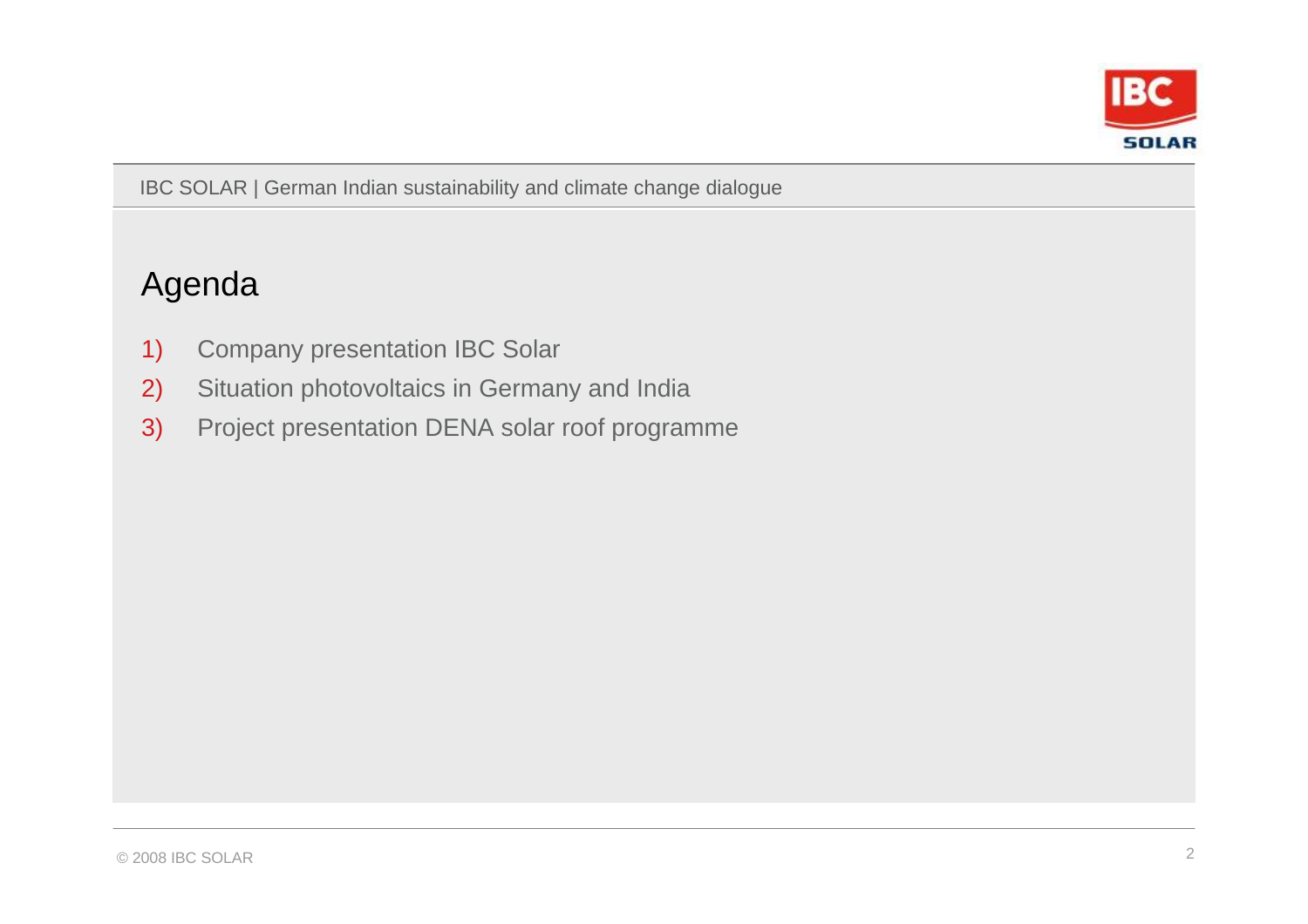

## Agenda

- 1) Company presentation IBC Solar
- 2) Situation photovoltaics in Germany and India
- 3) Project presentation DENA solar roof programme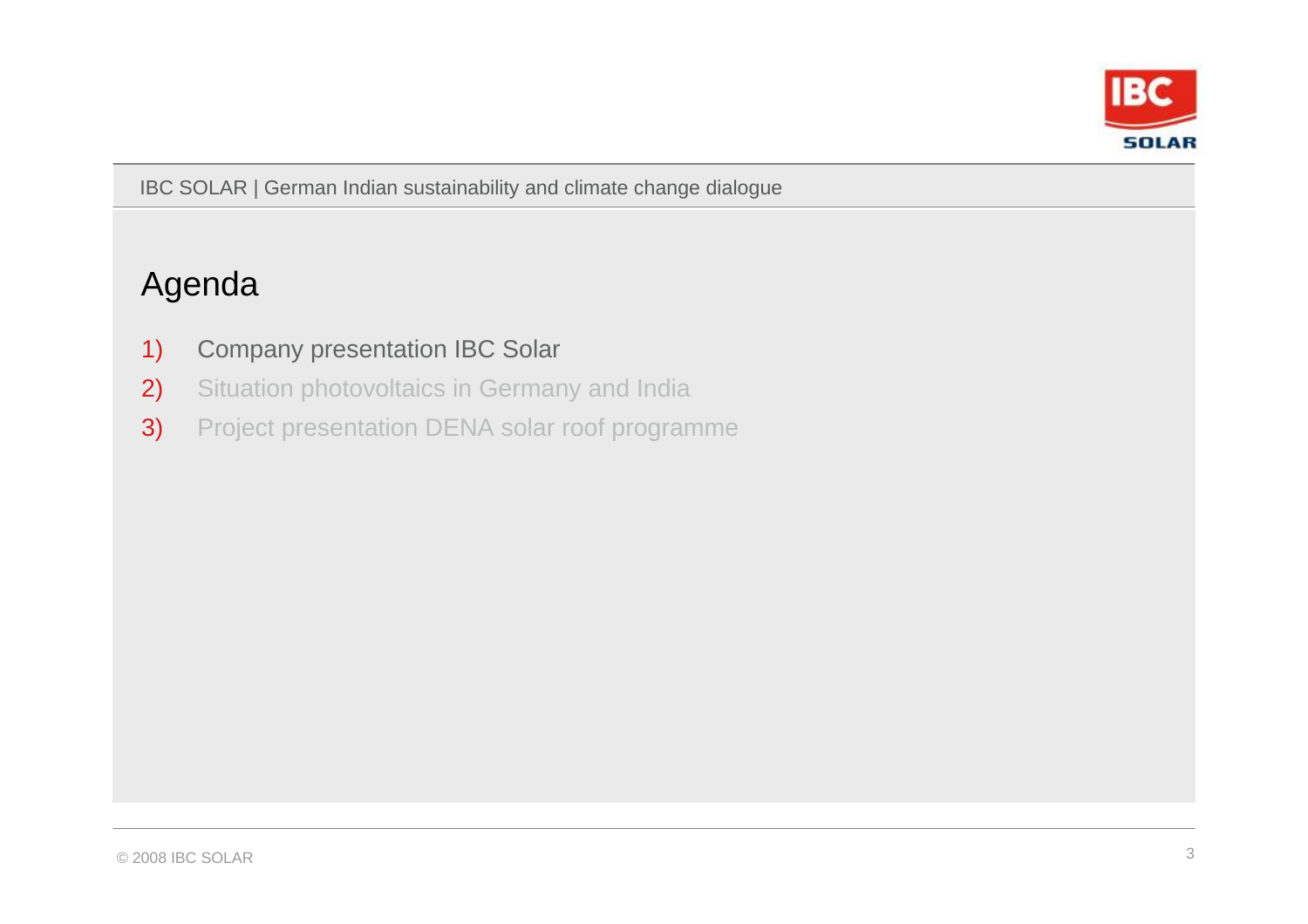

## IBC SOLAR – a company with a tradition

- 1982: Established as an engineering agency: "IBC Solartechnik"
- 1986: Initiation of the annual PV Symposium at Kloster Banz
- **2000: Change to IBC SOLAR AG**
- 2000 2008: International expansion (with subsidiaries and representative offices on 3 continents)

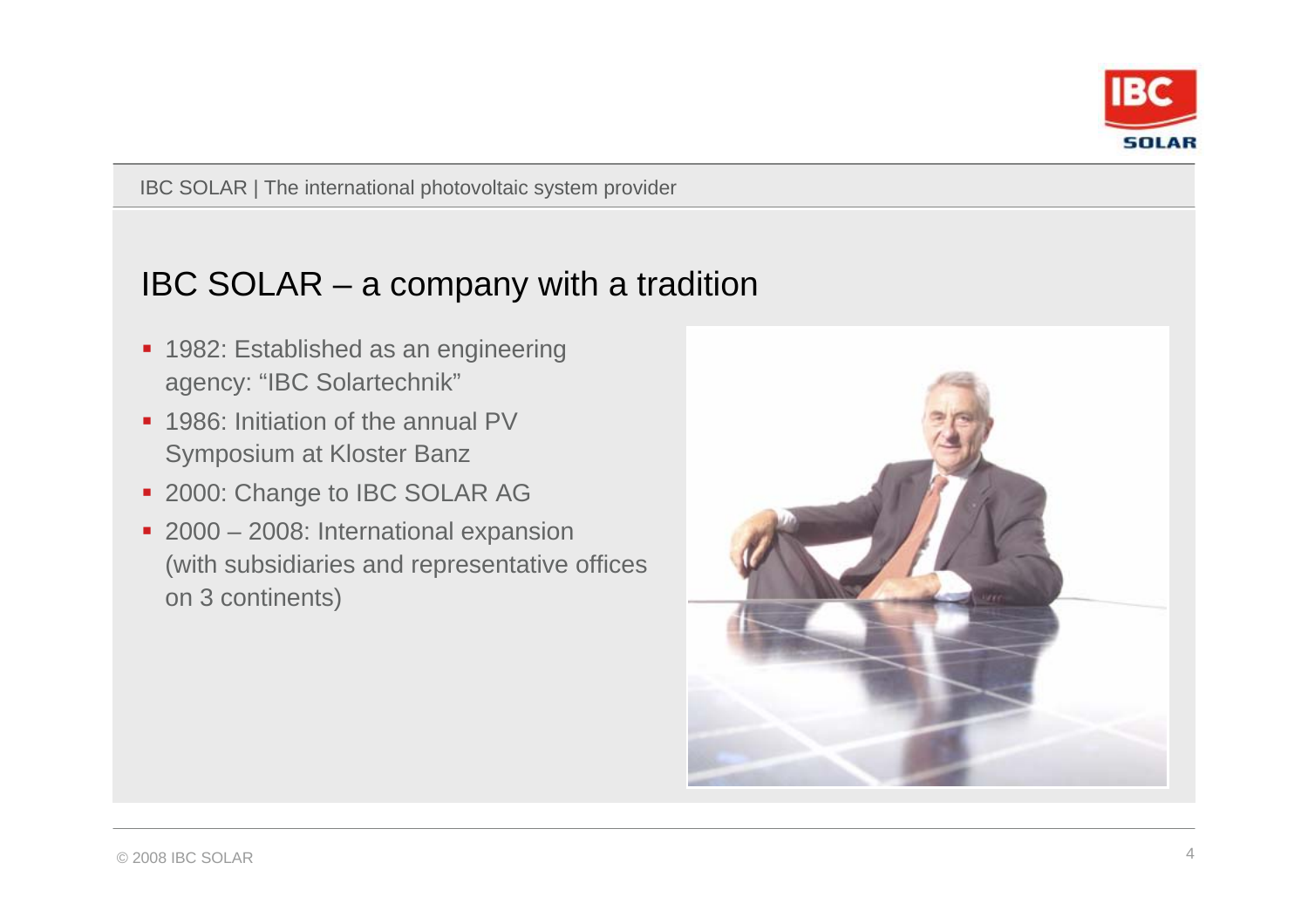

### IBC SOLAR – international solar competence

- More than 25 years of experience and know-how
- More than 200 highly-qualified and motivated employees
- **More than 50,000 reliable PV systems world-wide**

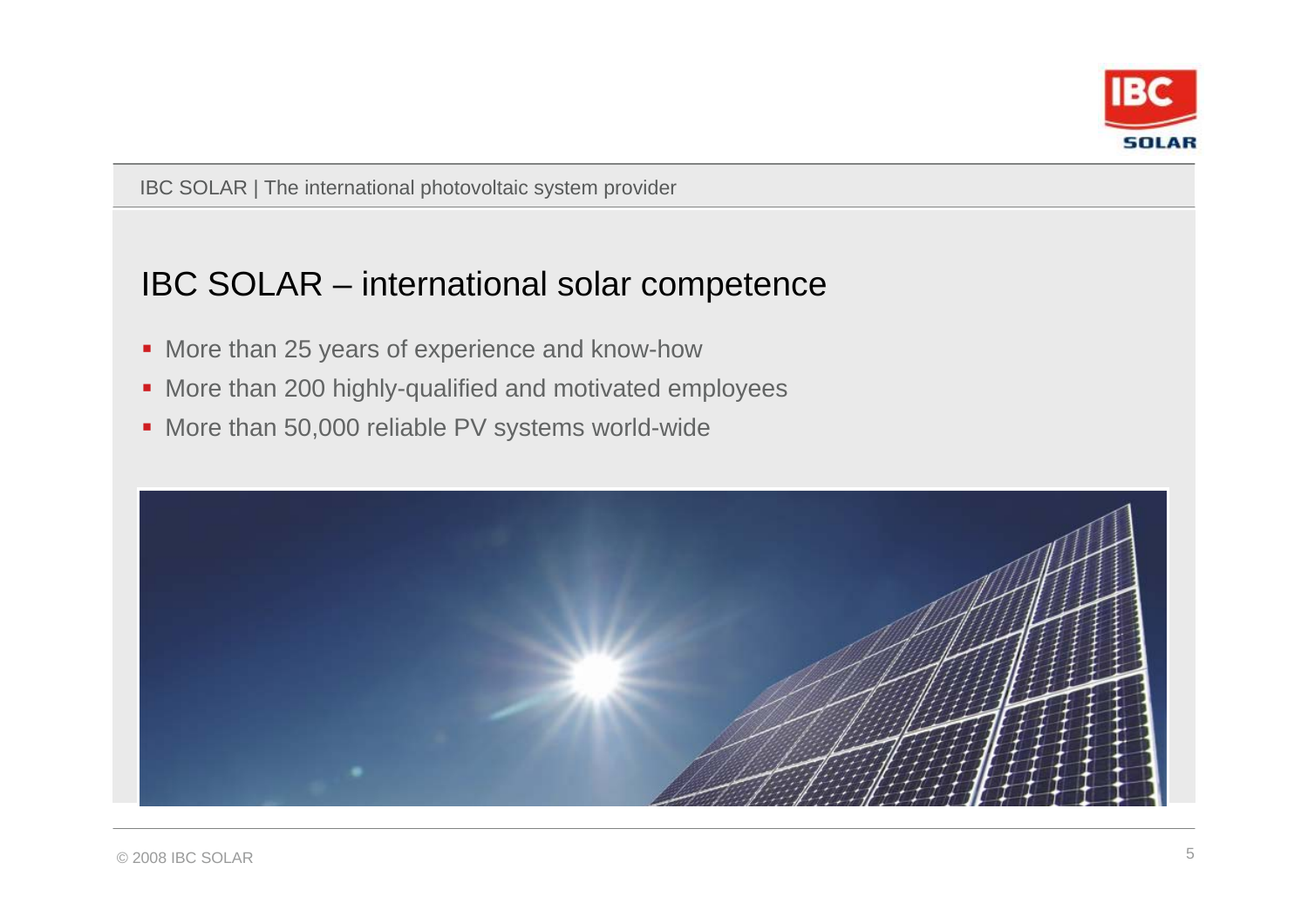

## IBC SOLAR – values

- **Customer-oriented processes**
- Optimum product and service quality
- **Qualified, responsible and motivated employees**
- **Environmentally-responsible action**
- Swift and flexible reaction to changing market requirements

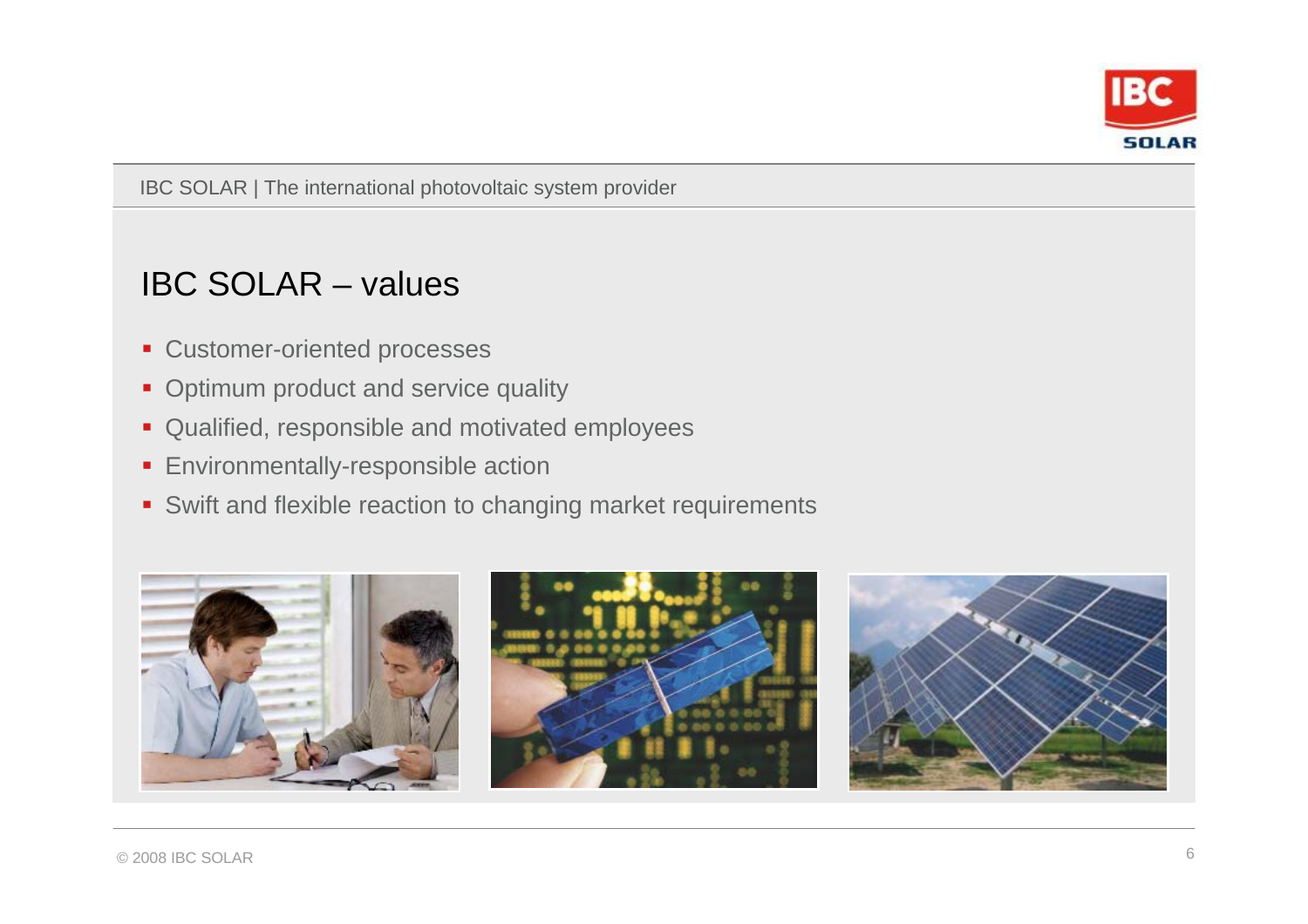

## IBC SOLAR – range of services

- **On-site photovoltaic support for our partners**
- **Implementing Projects for major commercial customers and investors**
- **Solar funds**





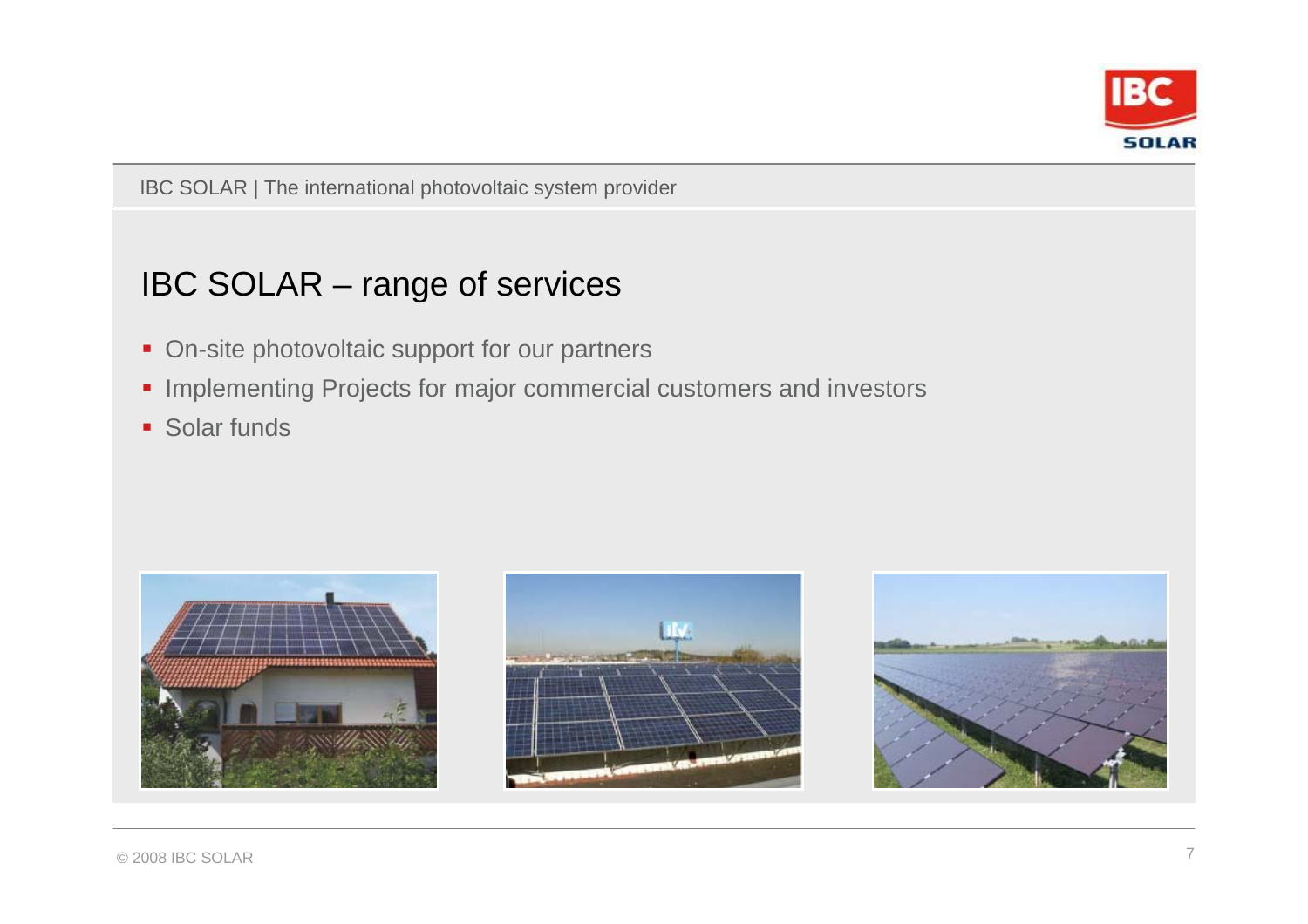

## IBC SOLAR – range of services

- **Comprehensive portfolio of selected PV brand products**
- **IBC SOLAR brand product lines in the premium segment**

#### Full service offered by IBC SOLAR:

- **Consulting**
- **Planning**
- **Feasibility studies**
- **Location development**
- **Distribution**
- **Solar monitoring**
- **Training and courses**







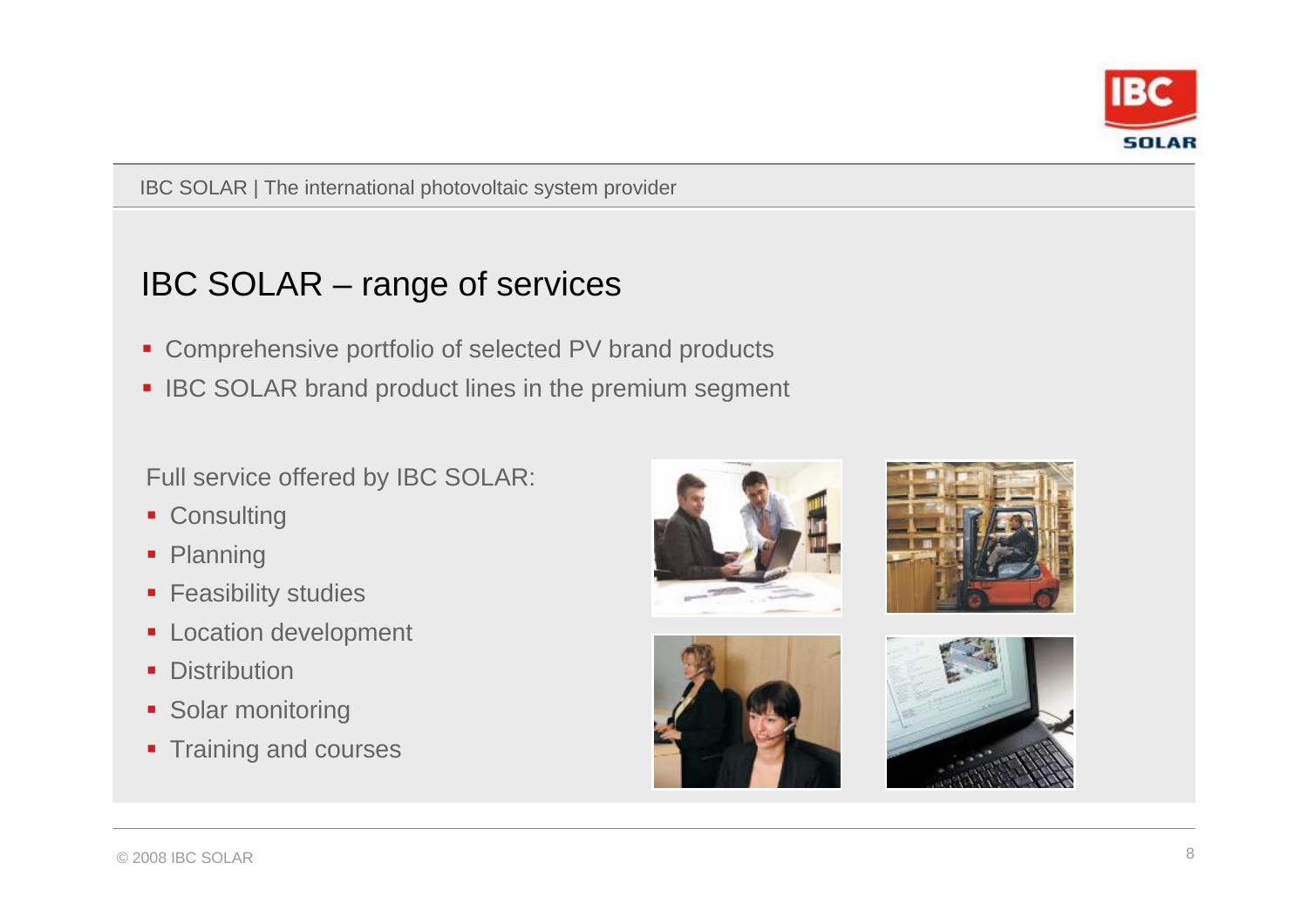

## IBC SOLAR – range of systems

#### The right system for any requirement:

- Grid-connected PV systems
- **Stand-alone PV systems**
- **Hybrid systems**
- **Backup systems**

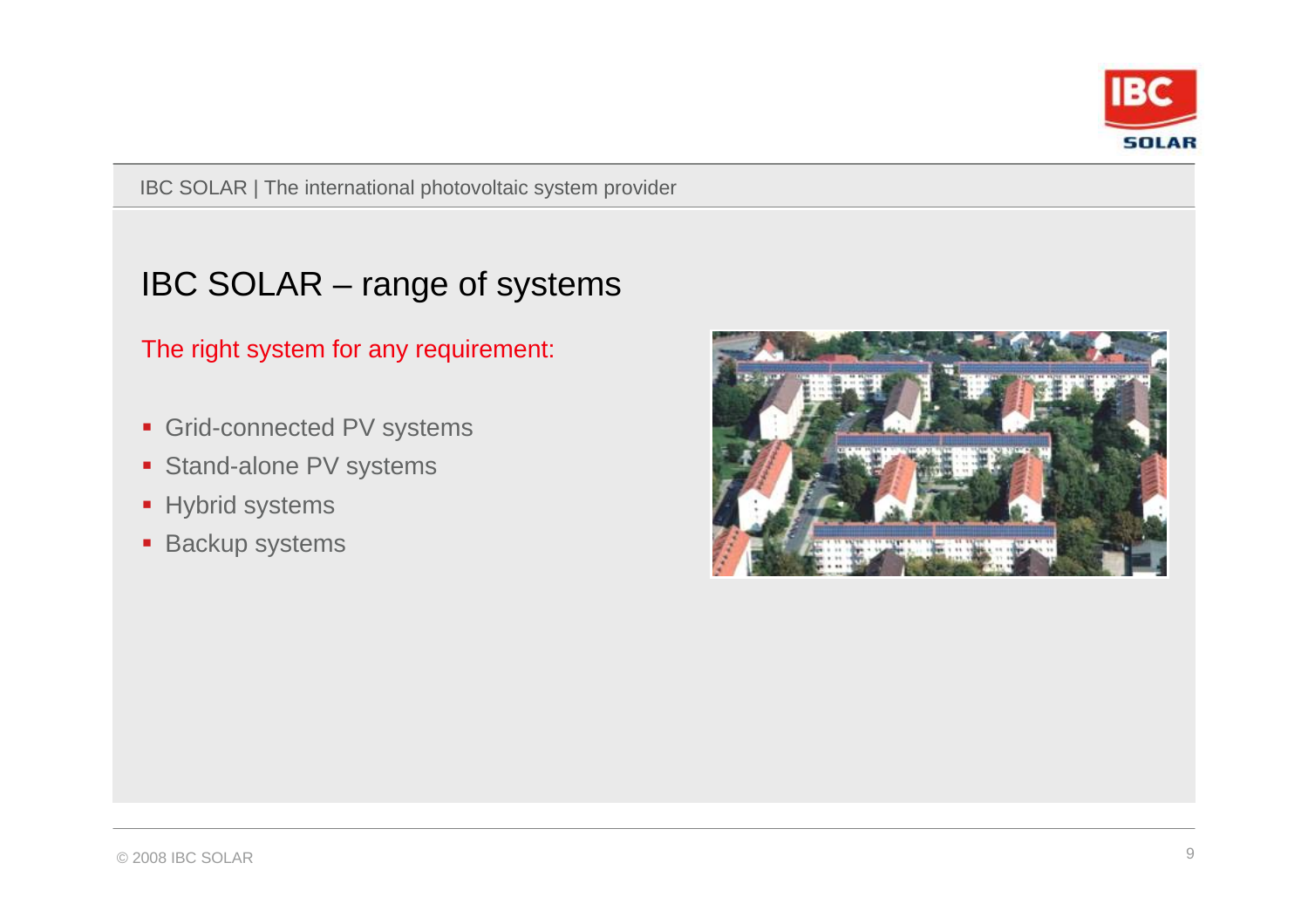

## IBC SOLAR – product range





- Modules (monocrystalline, polycrystalline, thin-film technology)
- **Tested mounting systems for all applications**
- **Inverters for grid-connected and off-grid systems**
- Large-digit displays, measurement equipment, monitoring
- Charge regulators
- **Batteries**
- **Cables, wiring, electrical equipment**
- **Pumps, lamps and accessories**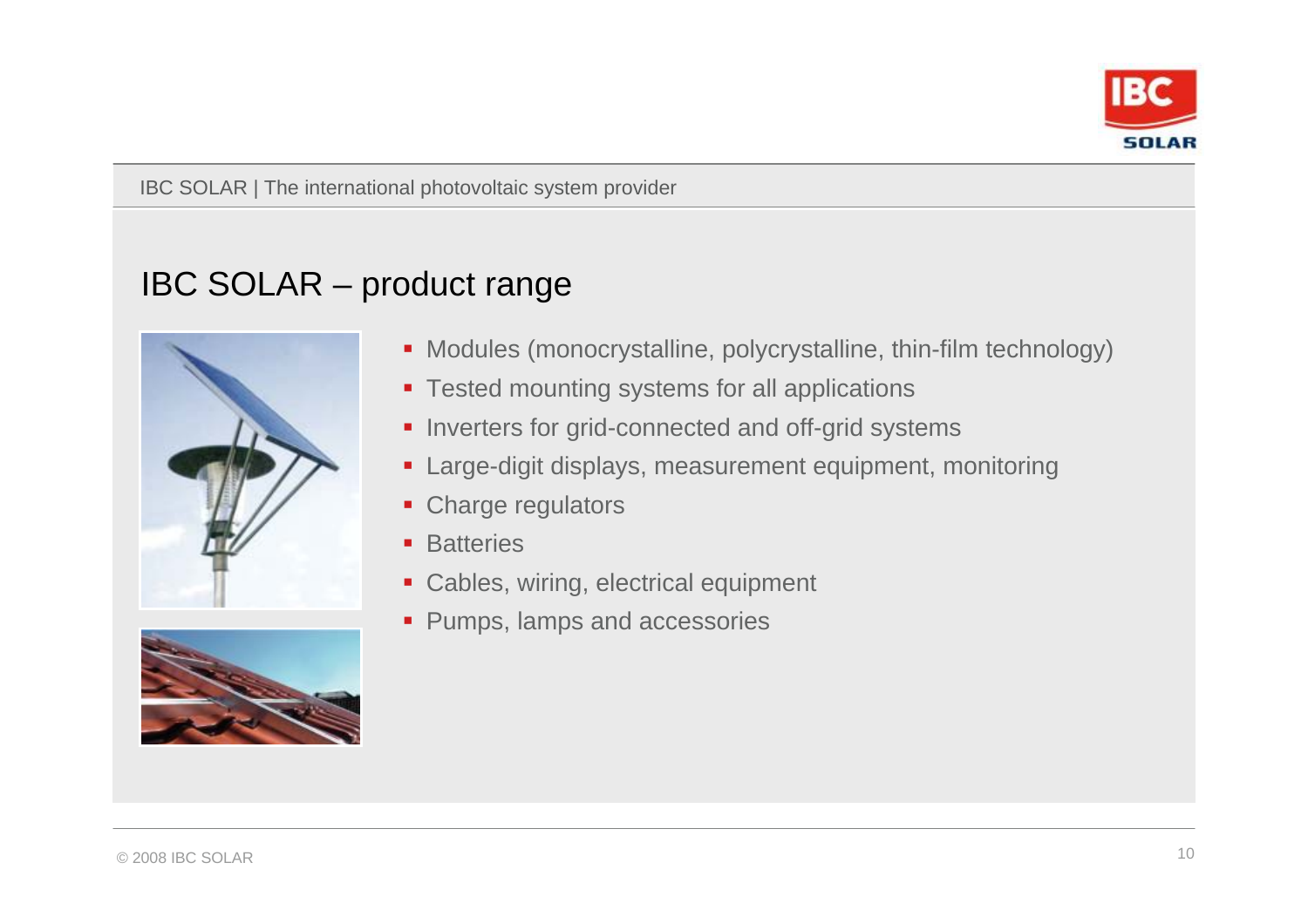

## IBC SOLAR – range of systems

The right installation solution for any surface:

- Pitched roofs
- Flat roofs
- Roof integration
- **Building integrated photovoltaic (BIPV)**
- Open space systems
- **Tracking systems**

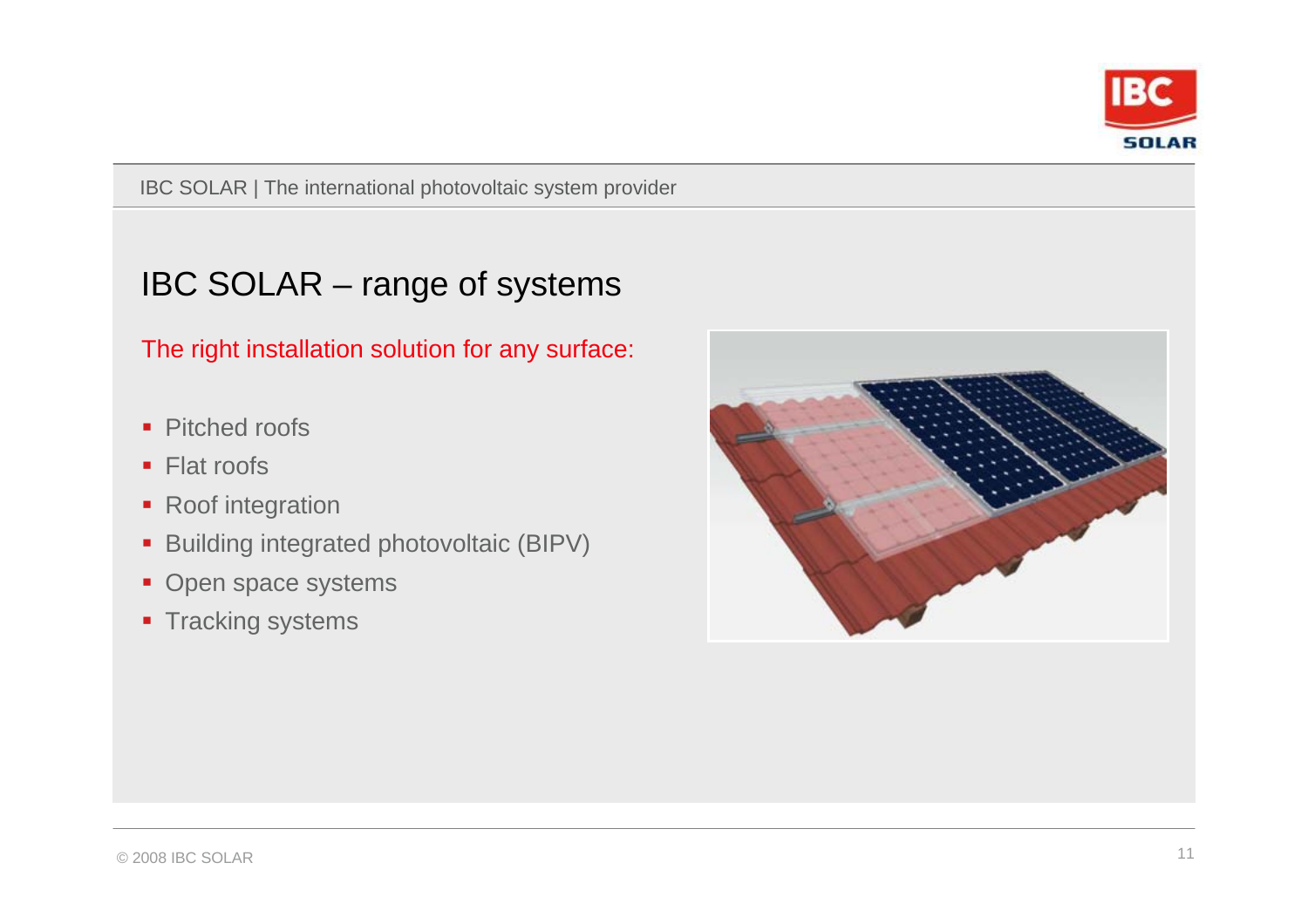

## IBC SOLAR – brands



- **IBC SOLAR**
- **BP Solar**
- **Fronius**
- KANEKA
- MOLL
- SANYO
- SMA
- **Steca**
- **Sulfurcell**
- **Suntech Power**
- Trina
- Yingli
- and other highquality brands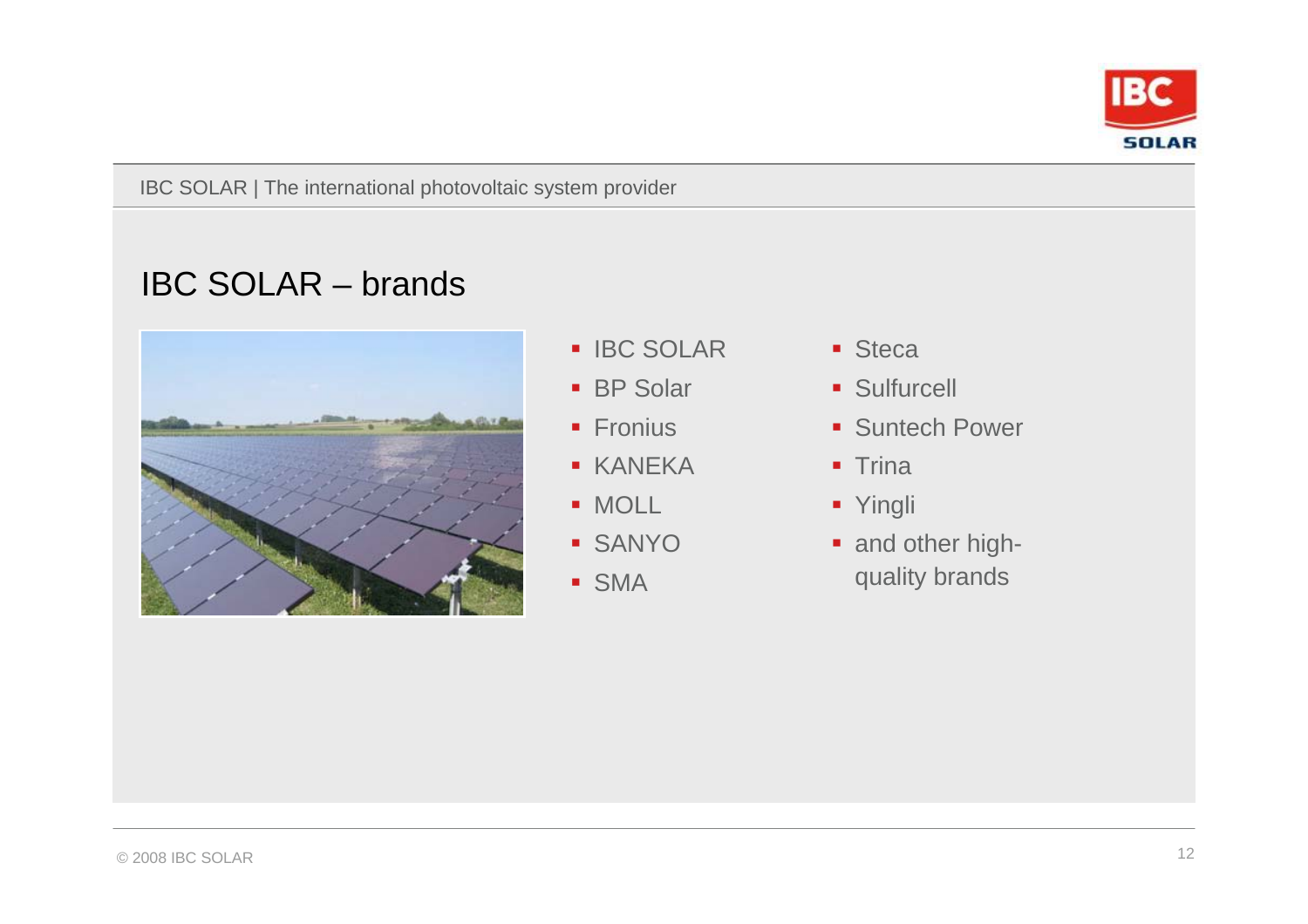

## IBC SOLAR – quality management



IBC SOLAR ensures system and component quality by:

- **applying brand products by leading manufacturers**
- **Comprehensive supplier audits**
- **holding proof of international quality such as IEC** certificates and TÜV testing
- conducting individual internal and external tests
- **comprehensive incoming goods inspections**
- **If** long-term testing on the IBC SOLAR test system And therefore offers:
- a product guarantee of up to 5 years
- **a** service guarantee of up to 25 years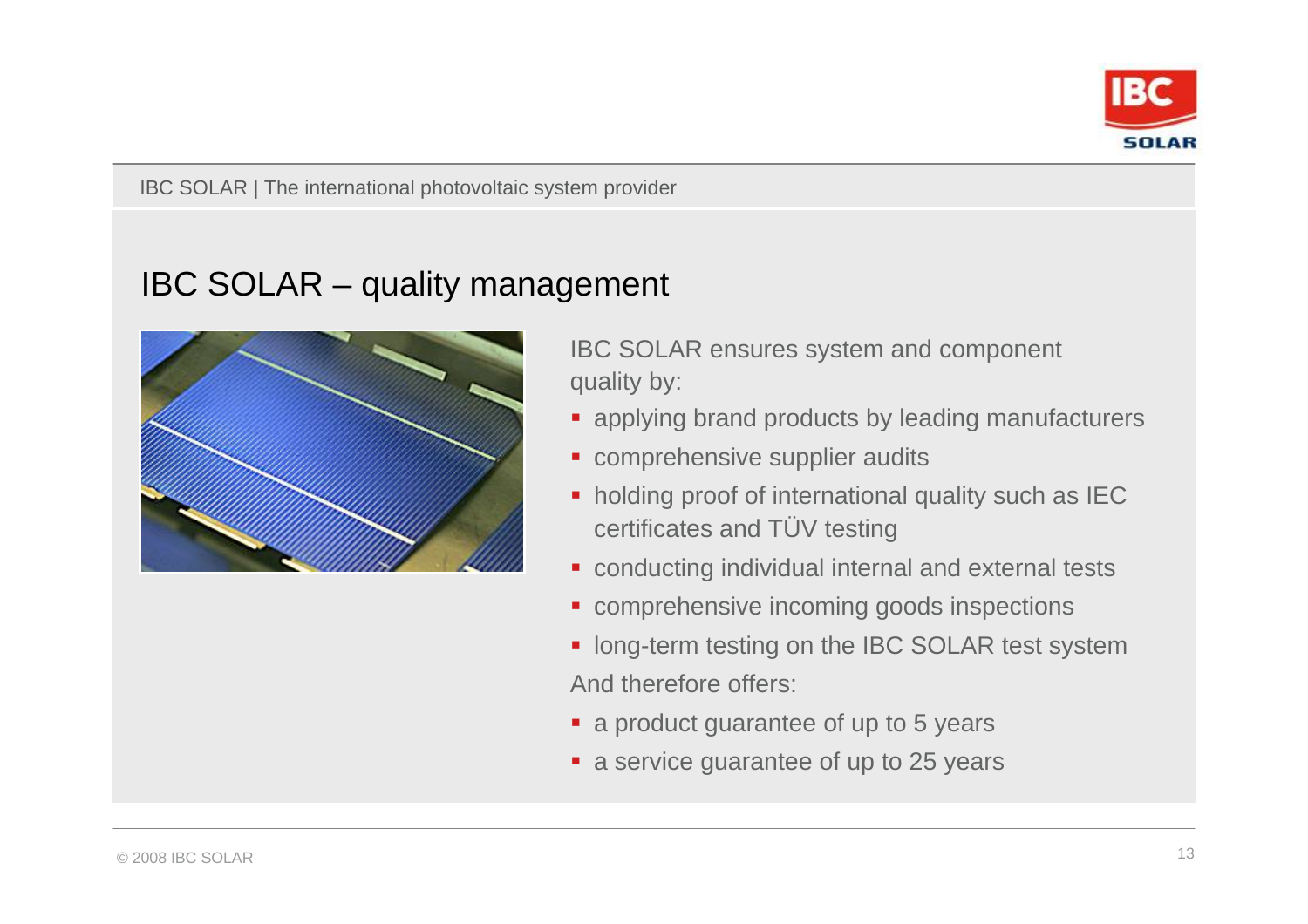

## IBC SOLAR – international presence



- **Comprehensive network of specialist partners in core markets**
- Realisation of projects world-wide
- **Subsidiaries and representative offices in:**





|                | $\frac{1}{2} \left( \frac{1}{2} \right) \left( \frac{1}{2} \right) \left( \frac{1}{2} \right) \left( \frac{1}{2} \right) \left( \frac{1}{2} \right) \left( \frac{1}{2} \right) \left( \frac{1}{2} \right) \left( \frac{1}{2} \right) \left( \frac{1}{2} \right) \left( \frac{1}{2} \right) \left( \frac{1}{2} \right) \left( \frac{1}{2} \right) \left( \frac{1}{2} \right) \left( \frac{1}{2} \right) \left( \frac{1}{2} \right) \left( \frac{1}{2} \right) \left( \frac$<br>.<br>• France |  |
|----------------|---------------------------------------------------------------------------------------------------------------------------------------------------------------------------------------------------------------------------------------------------------------------------------------------------------------------------------------------------------------------------------------------------------------------------------------------------------------------------------------------|--|
| $\blacksquare$ | Greece                                                                                                                                                                                                                                                                                                                                                                                                                                                                                      |  |
| $\blacksquare$ | Italy                                                                                                                                                                                                                                                                                                                                                                                                                                                                                       |  |
| m.             | Malaysia                                                                                                                                                                                                                                                                                                                                                                                                                                                                                    |  |
|                | • Netherlands                                                                                                                                                                                                                                                                                                                                                                                                                                                                               |  |
| ٠,             | Spain                                                                                                                                                                                                                                                                                                                                                                                                                                                                                       |  |
|                | • South Korea                                                                                                                                                                                                                                                                                                                                                                                                                                                                               |  |
| $\blacksquare$ | <b>USA</b>                                                                                                                                                                                                                                                                                                                                                                                                                                                                                  |  |
|                |                                                                                                                                                                                                                                                                                                                                                                                                                                                                                             |  |
|                |                                                                                                                                                                                                                                                                                                                                                                                                                                                                                             |  |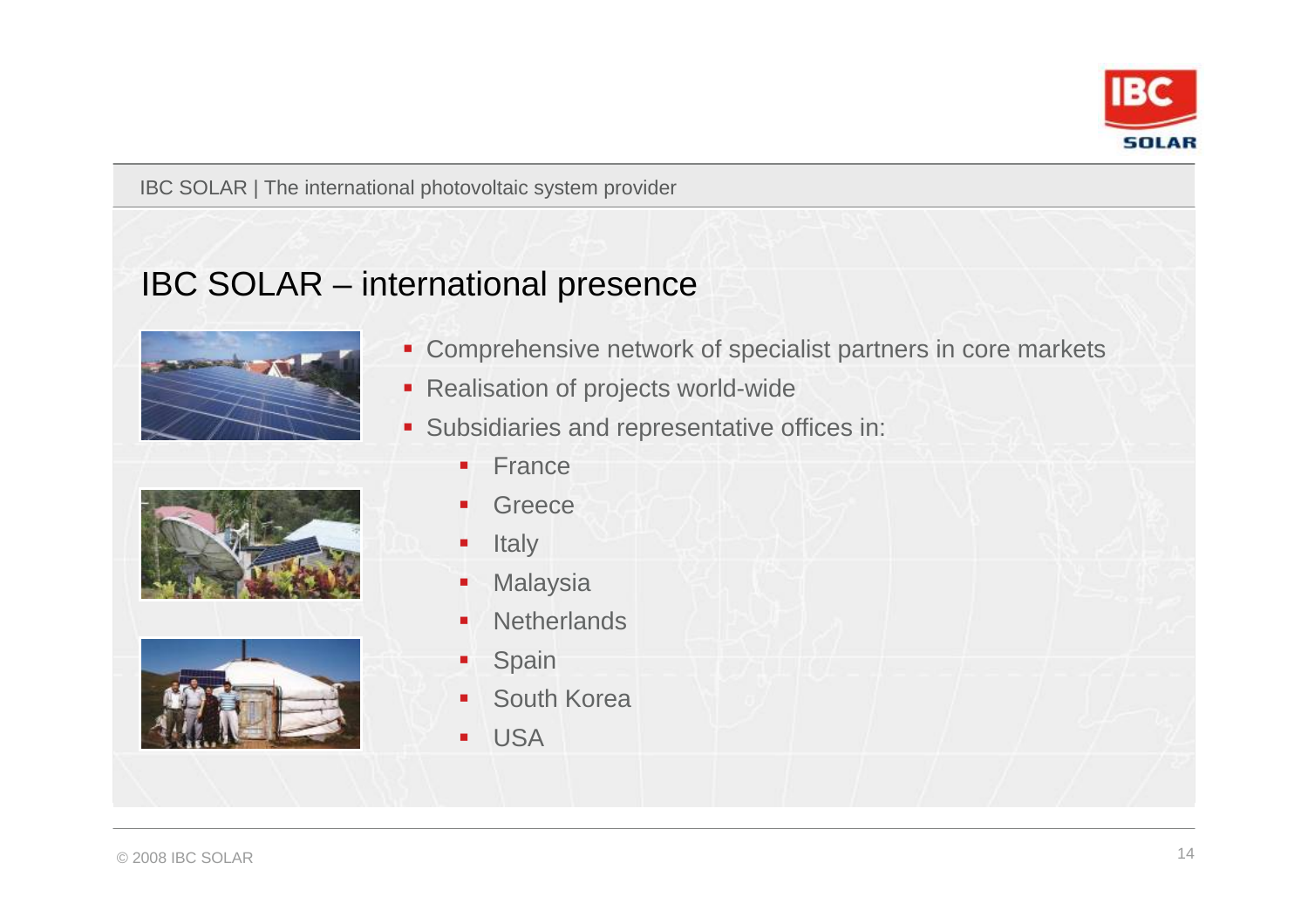

## Agenda

- 1) Company presentation IBC Solar
- 2) Situation photovoltaics in Germany and India
- 3) Project presentation DENA solar roof programme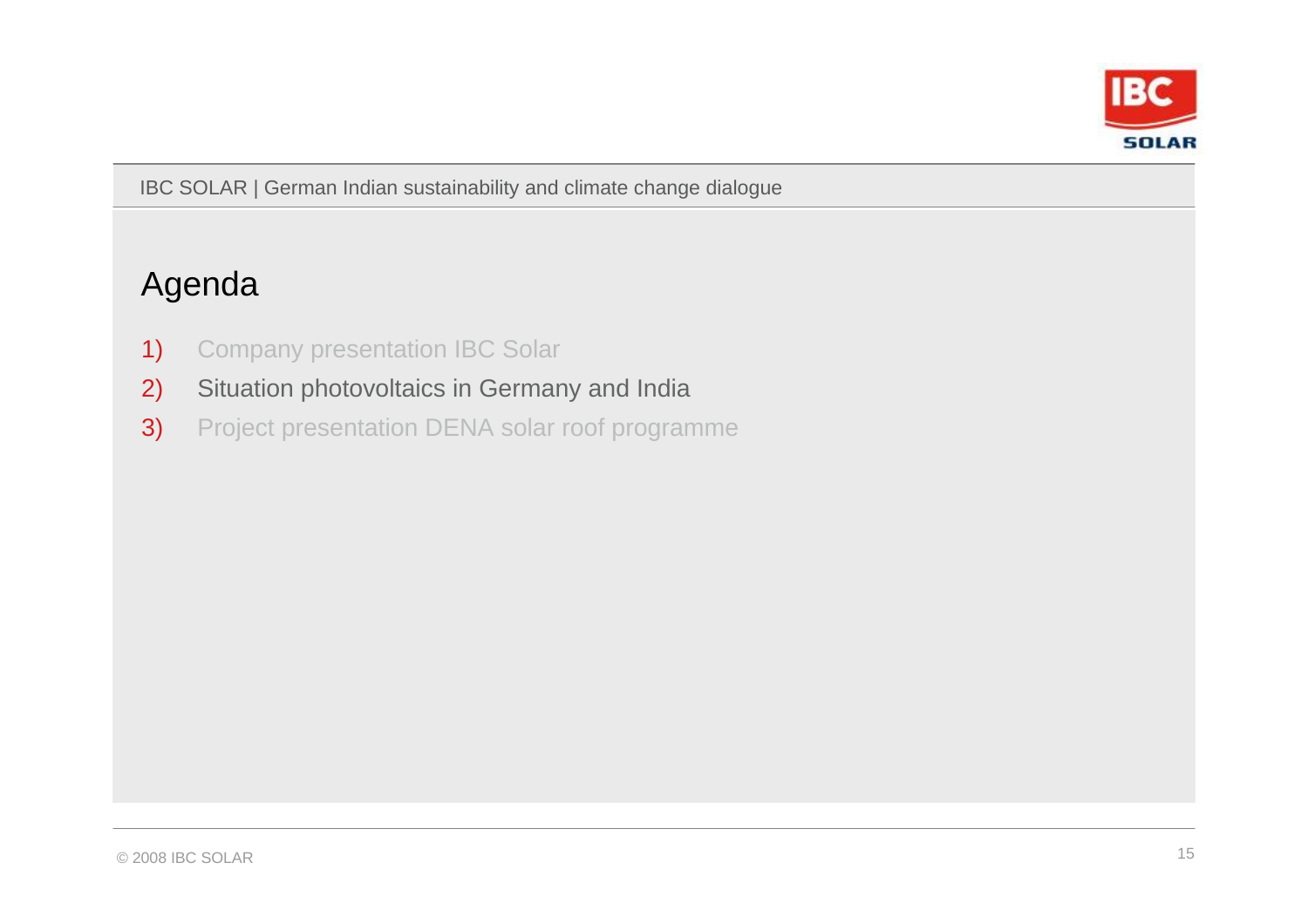

## India

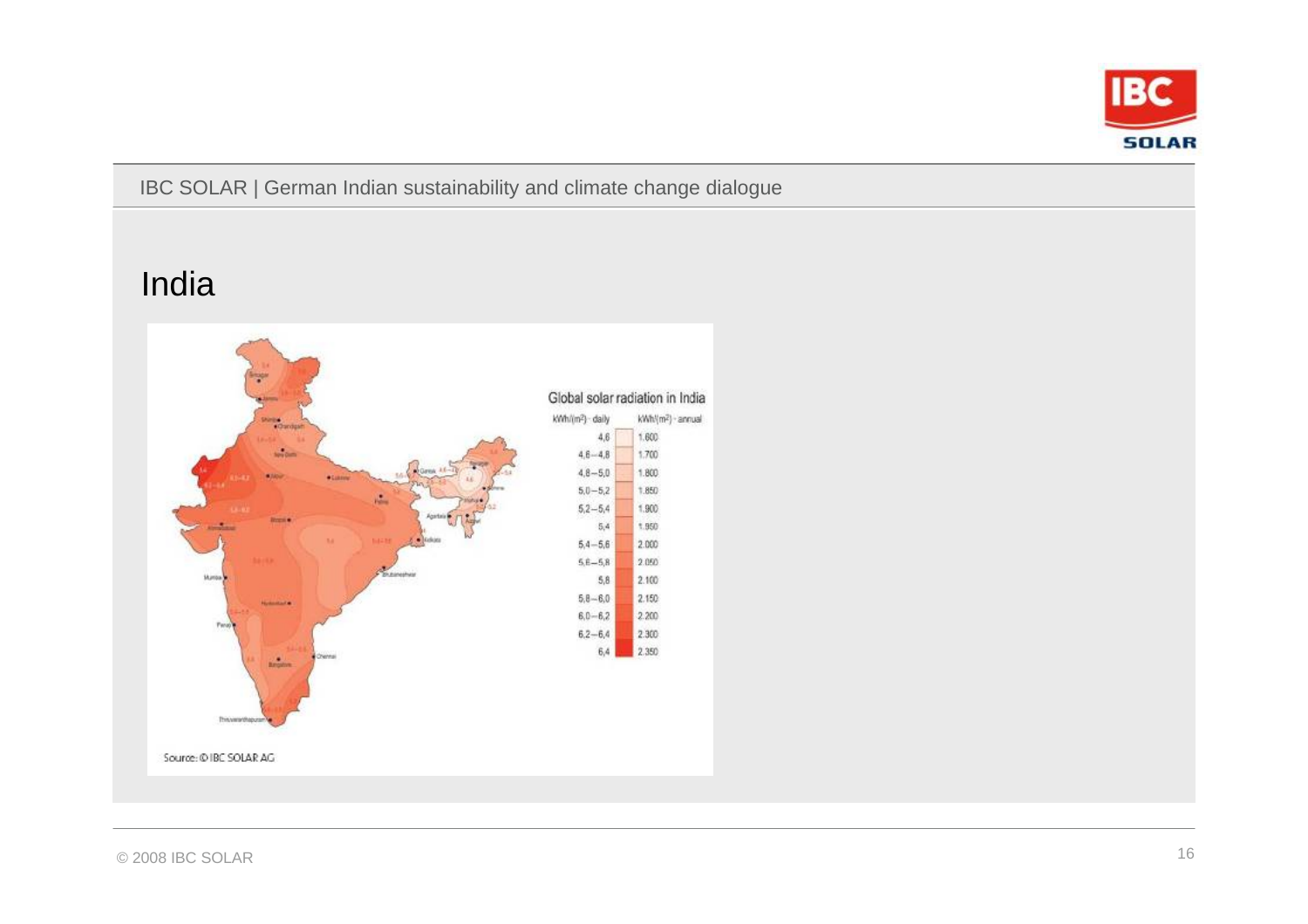

## Power shortage

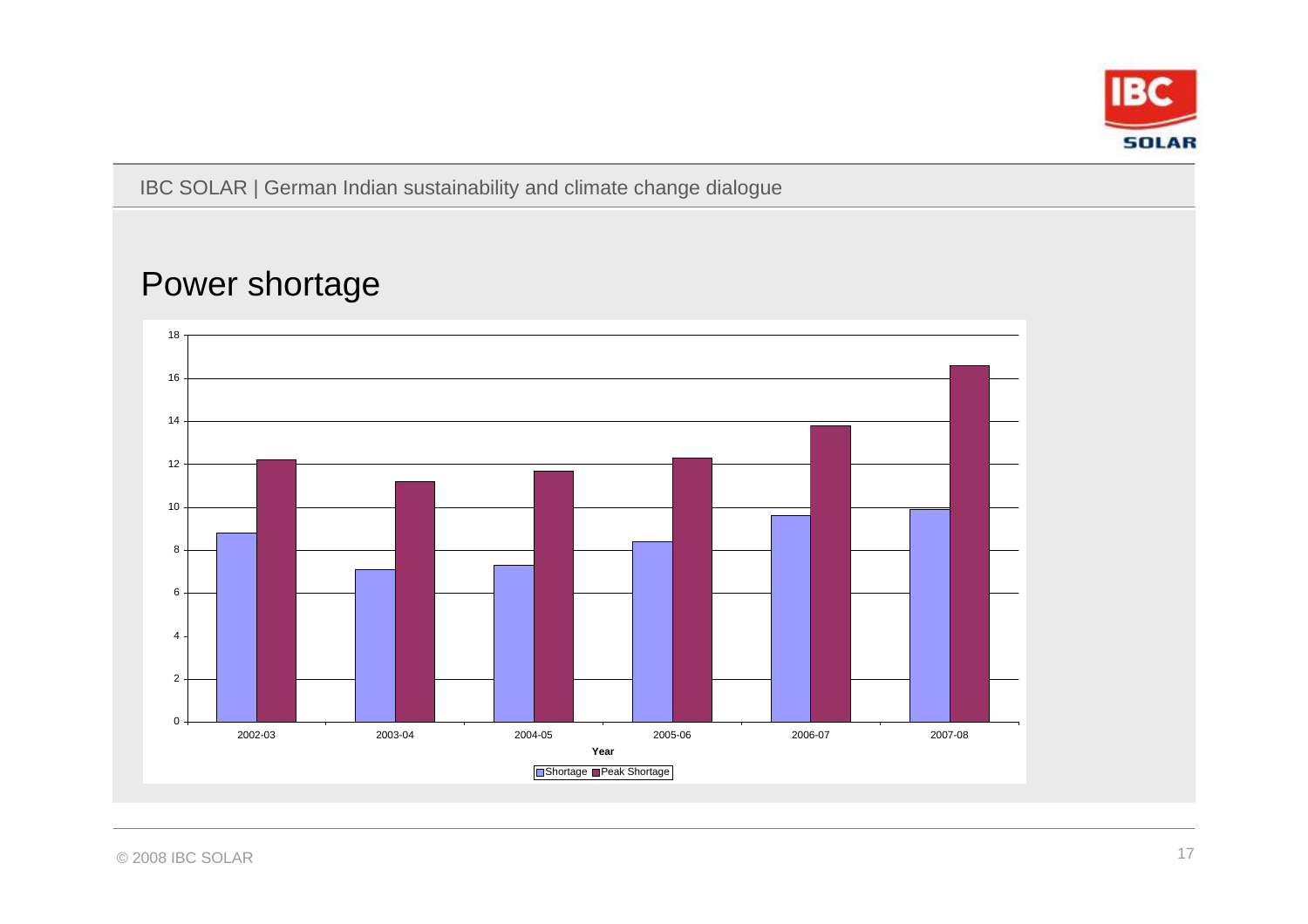

## Power sector and potential for solar energy

- **Indian Power Sector Target** 
	- Installed Capacity 141 GW (Share of RE 7.7% at approx 11GW)
	- Targeted Renewable Energy share of 12.5% by 2012; 20% by 2020
- **Potential of Solar Energy in India** 
	- Many parts of India have 300~330 sunny days in a year
	- Average Solar energy incidence 4 7 kwh/m2/day
		- **This translates into a potential of 600GW**
	- **Actual realization so far is very limited** 
		- Grid-connected: A paltry 3~4 MW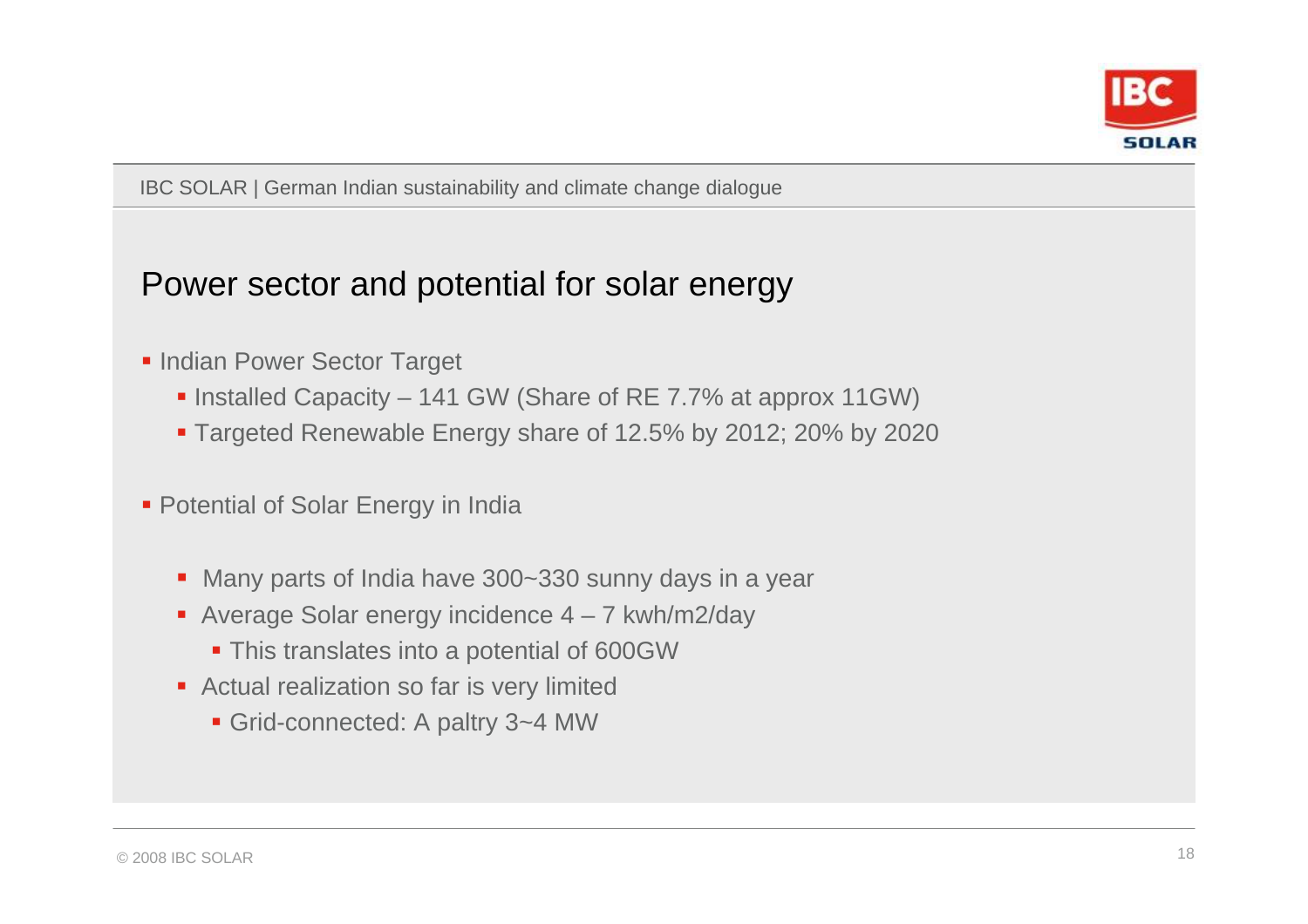

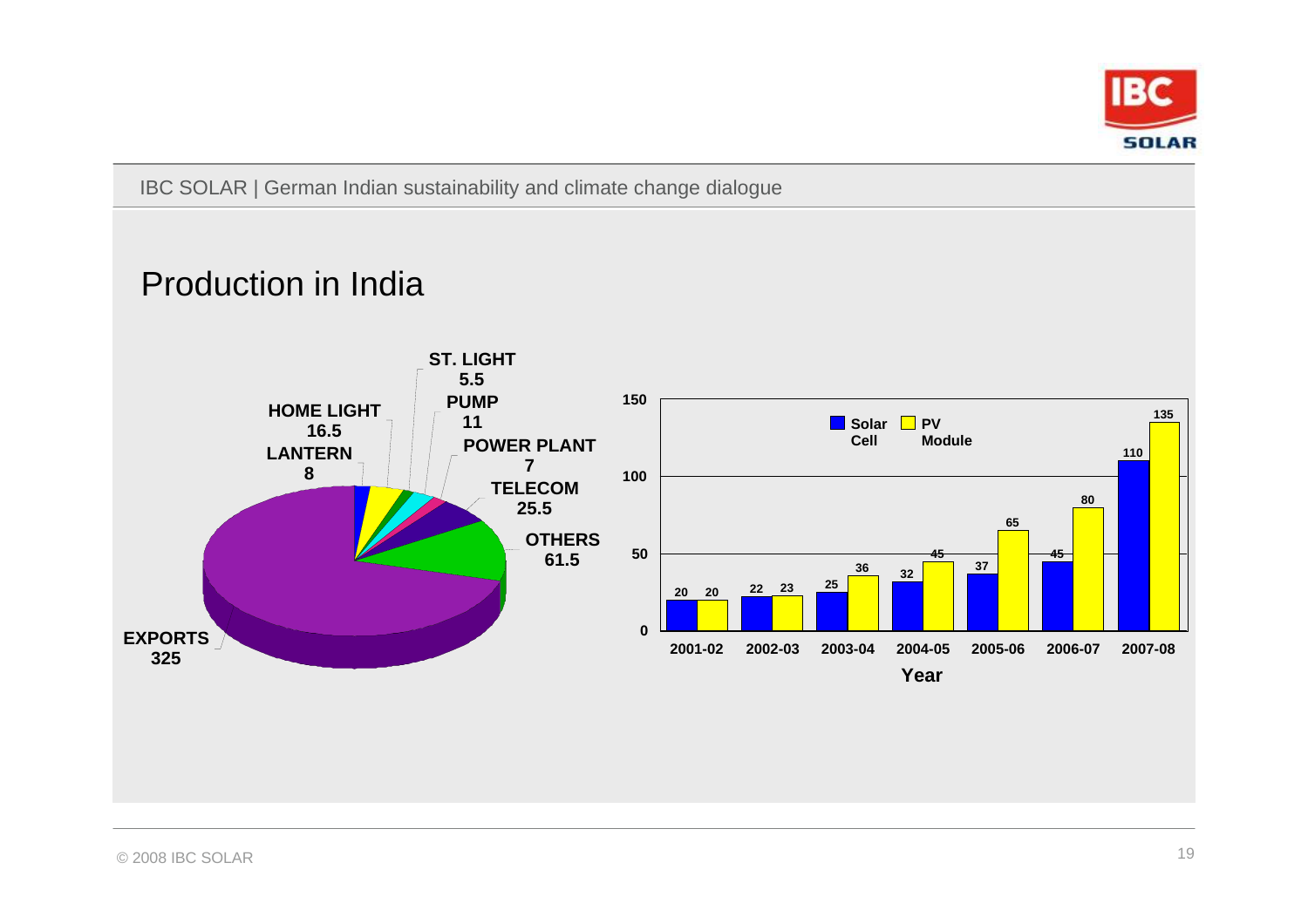

## Development in India

- Under 11th Five Year Plan period an aggregate capacity of 50 MW solar power plants is proposed to be installed
- **Each state will be allowed to set up 10 MW aggregate capacity**
- **Preference would be given to states where SERC have announced or are in the process** of announcing the tariff for solar power
- A generation based incentive of a max. of Rs.12.0 per kWh for Solar Photovoltaic and Rs.10.0 per kWh for Solar Thermal Power will be provided for a period of 10 years
- Any project developer can set up grid interactive solar thermal power generation projects up to a maximum of 5 MW capacity in the country, either through a single project or multiple projects of a minimum capacity of 1 MW each
- **Project developer will enter into PPA with distribution company for a period of 20 years**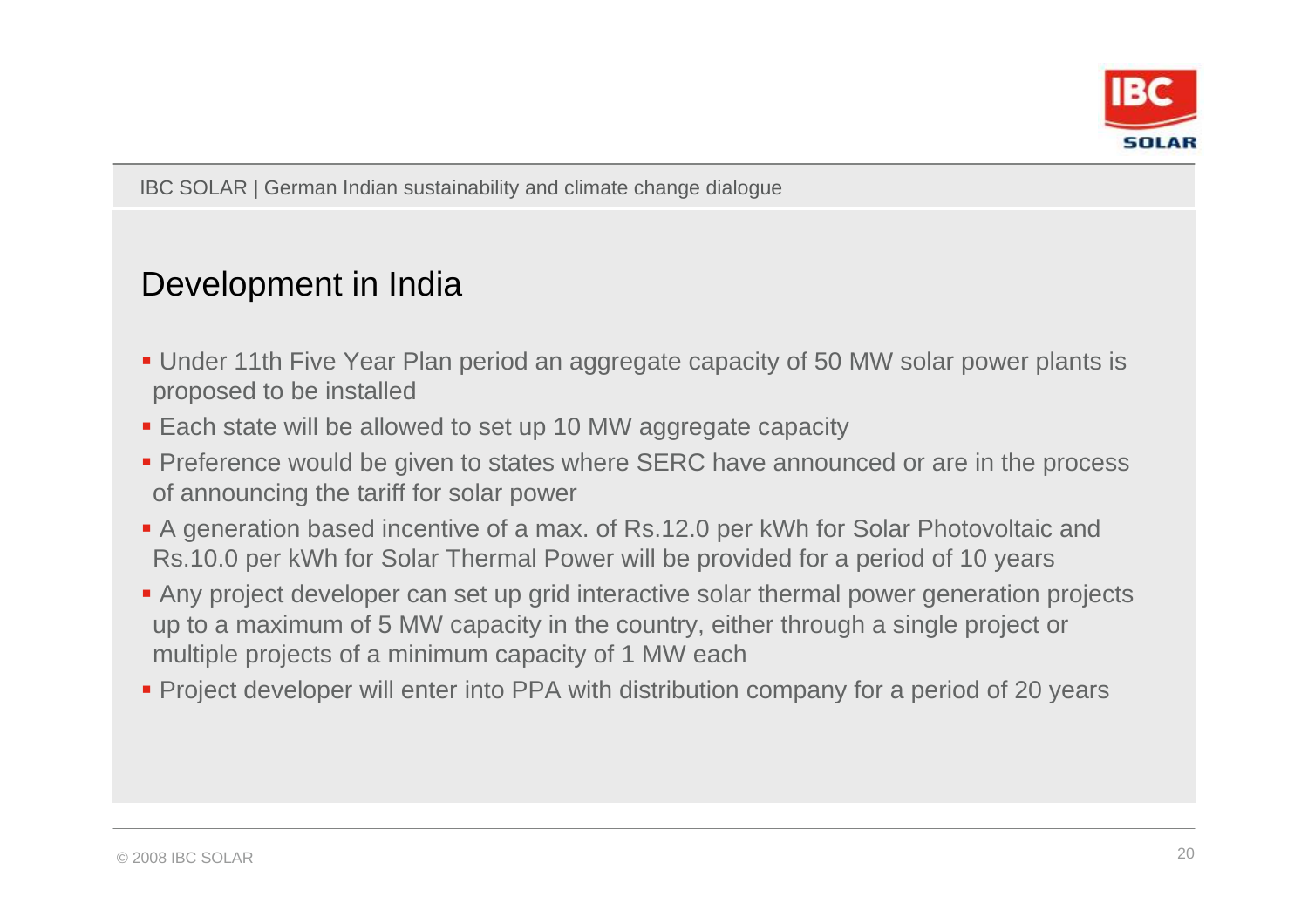

## Development in India

Rajasthan:

- For plants commissioned up to 31.12.2009 & covered under GOI policy :
- Solar Photo Voltaic Power Plants = Rs15.78/kWh
- Concentrated Solar Power Plants = Rs13.78/kWh
- For plants not covered under GOI policy (limited to 50 MW) tariffs are Rs15.60/kWh and Rs13.60/kWh for the above two categories
- State working to add another 50 MW + 150 MW in the next two years
- The next projects will include accelerated depreciation and tax benefits

Haryana:

- For solar plants commissioned up to 31.12.2009 = Rs15.96/kWh
- For solar plants commissioned after 31.12.2009 but by 31.03.10 is 15.16/kWh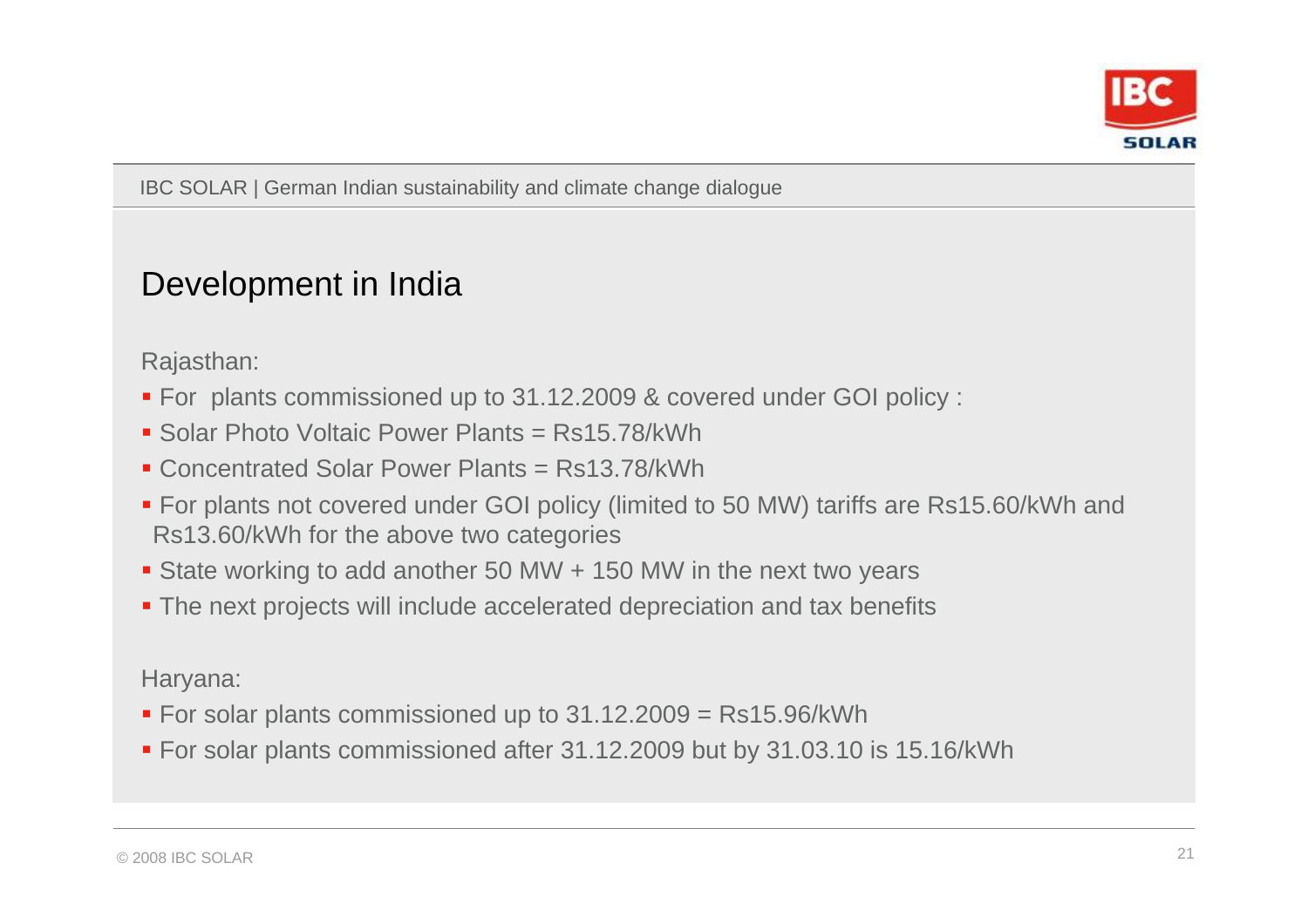

## Development in India

Punjab:

■ Solar Tariffs is Rs 8.2/unit (base year 26-07) with five annual escalations @5% up to 2011-12

West Bengal:

**Solar Power Tariff is Rs 12.5/kWh**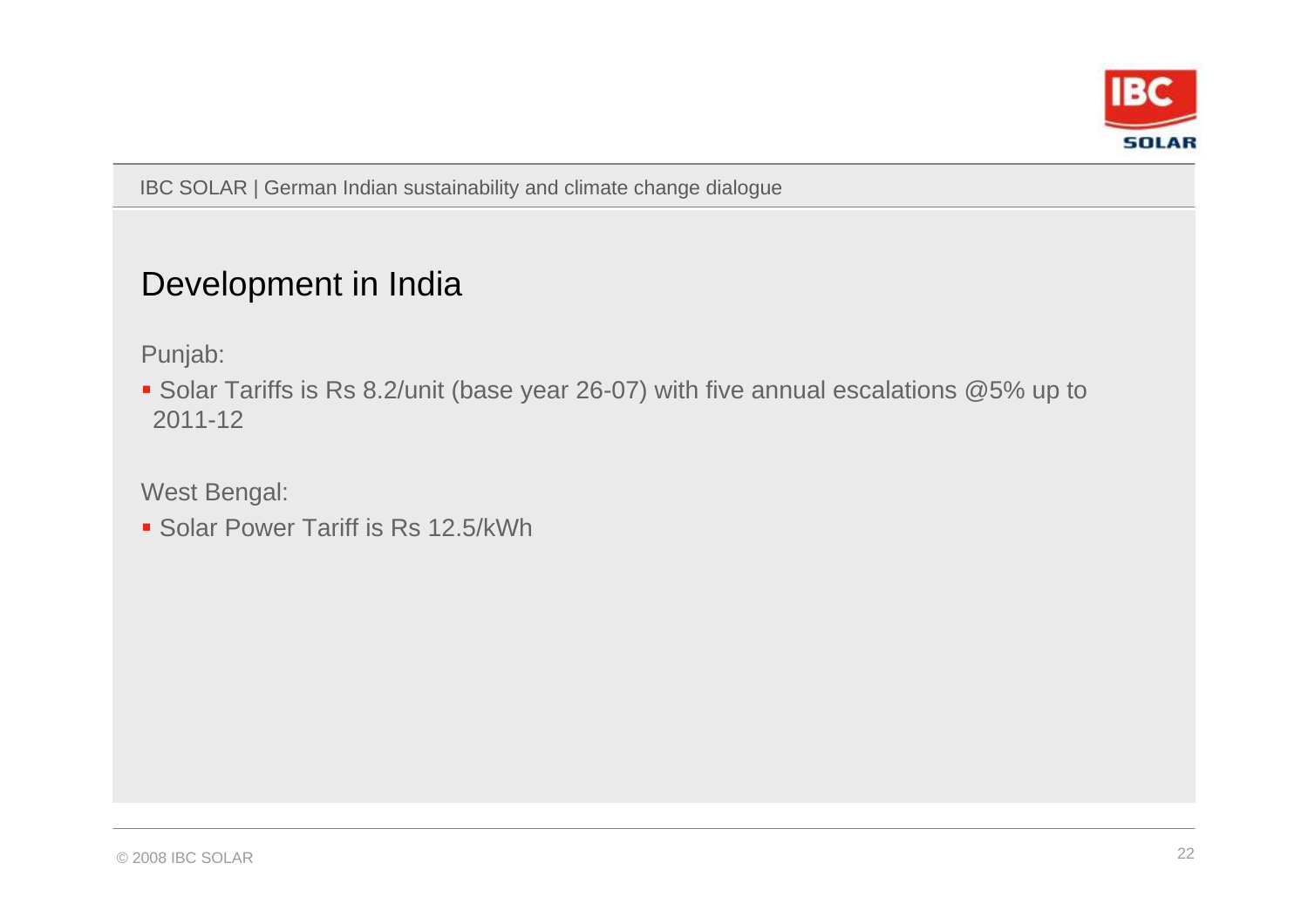

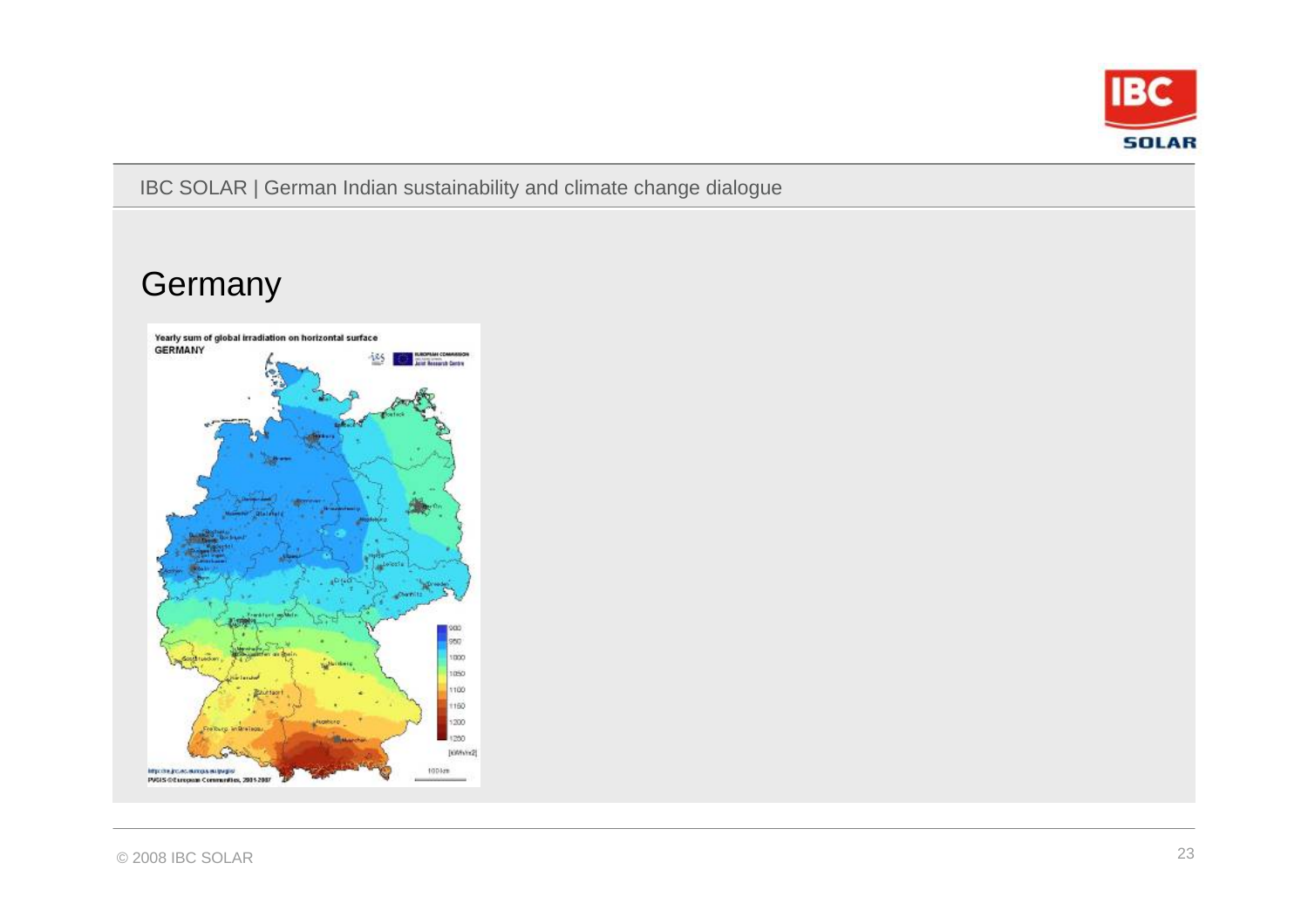

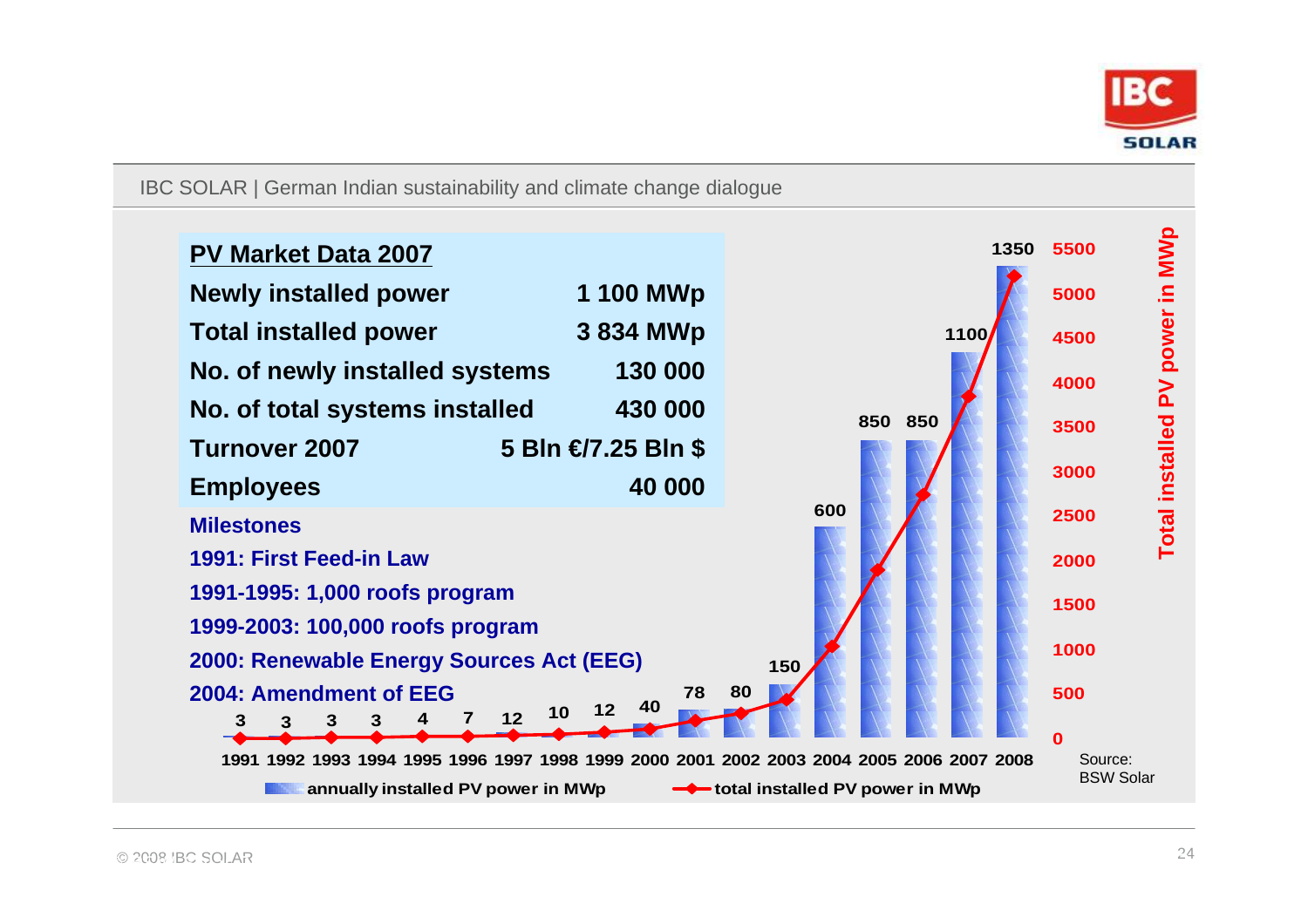

## Feed in tariff development in Germany

|      |                                               | <b>Roof top installations</b>                 |                                                           |                                                                        |
|------|-----------------------------------------------|-----------------------------------------------|-----------------------------------------------------------|------------------------------------------------------------------------|
| Year | $\epsilon = 30$ kW<br>(ct/kWh)                | $>$ 30 kW<br>(ct/kWh)                         | $>= 100$ kW<br>(ct/kWh)                                   | $>= 1000$ kW<br>(ct/kWh)                                               |
|      | <b>Reduction</b><br>8% in 09/10<br>9% ab 2011 | <b>Reduction</b><br>8% in 09/10<br>9% ab 2011 | <b>Reduction</b><br>$10\%$ in<br>09/10<br>$9%$ ab<br>2011 | <b>Reduction</b><br>25% in 09,<br>$10\%$ in<br>2010<br>$9\%$ ab $2011$ |
| 2008 | 46.75                                         | 44.48                                         | 43.99                                                     | 43.99                                                                  |
| 2009 | 43.01                                         | 40.91                                         | 39.58                                                     | 33.00                                                                  |
| 2010 | 39.57                                         | 37.64                                         | 35.62                                                     | 29.70                                                                  |
| 2011 | 36.01                                         | 34.25                                         | 32.42                                                     | 27.03                                                                  |
| 2012 | 32.77                                         | 31.17                                         | 29.50                                                     | 24.59                                                                  |
| 2013 | 29.82                                         | 28.36                                         | 26.84                                                     | 22.38                                                                  |
| 2014 | 27.13                                         | 25.81                                         | 24.43                                                     | 20.37                                                                  |
| 2015 | 24.69                                         | 23.49                                         | 22.23                                                     | 18.53                                                                  |

|      | <b>Open space installations</b>      |
|------|--------------------------------------|
| Year | Reduction 10% 2009, 2010, 9% 从2011年起 |
| 2008 | 35.49                                |
| 2009 | 31.94                                |
| 2010 | 28.75                                |
| 2011 | 26.16                                |
| 2012 | 23.81                                |
| 2013 | 21.66                                |
| 2014 | 19.71                                |
| 2015 | 17.94                                |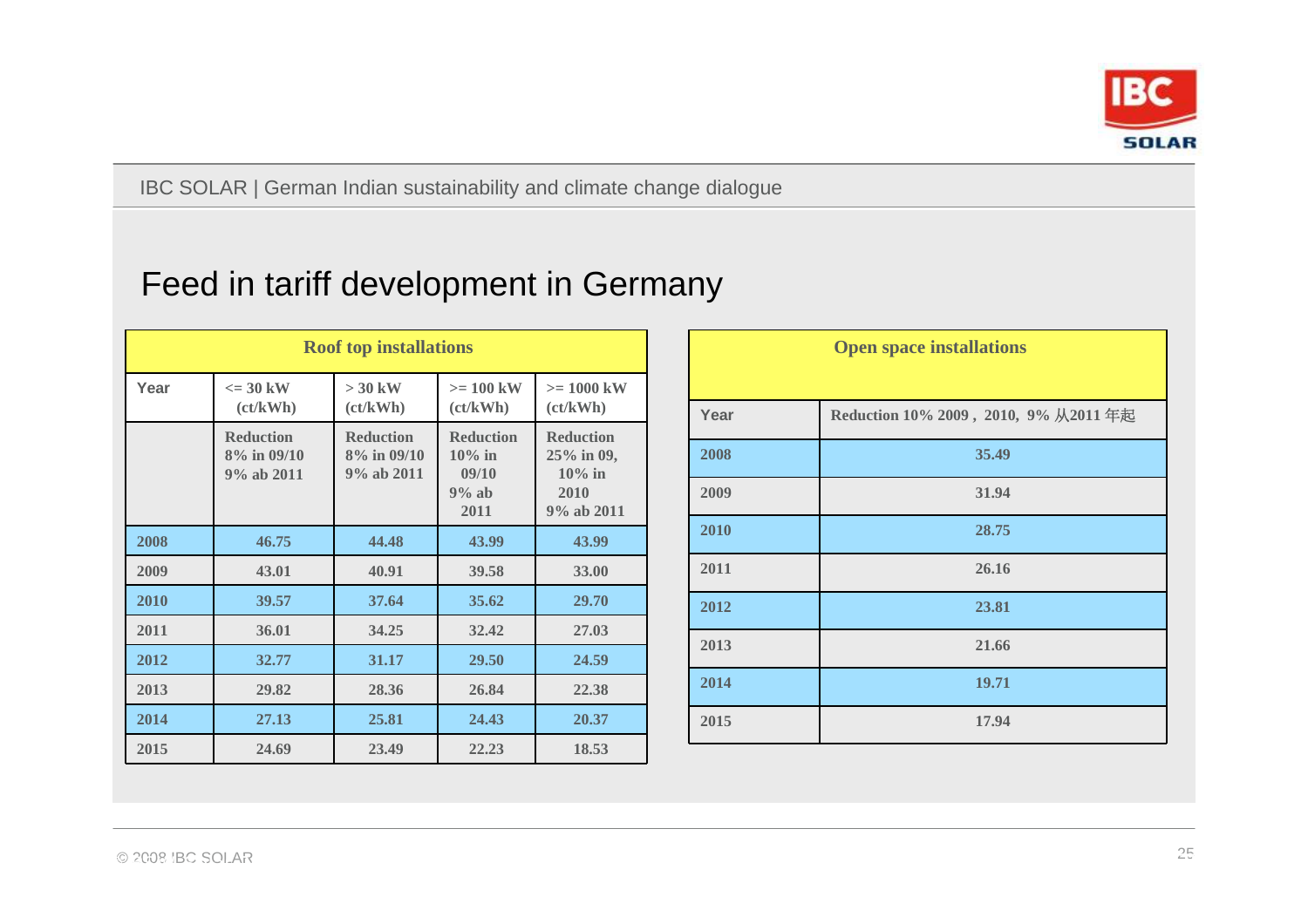

## Agenda

- 1) Company presentation IBC Solar
- 2) Situation photovoltaics in Germany and India
- 3) Project presentation DENA solar roof programme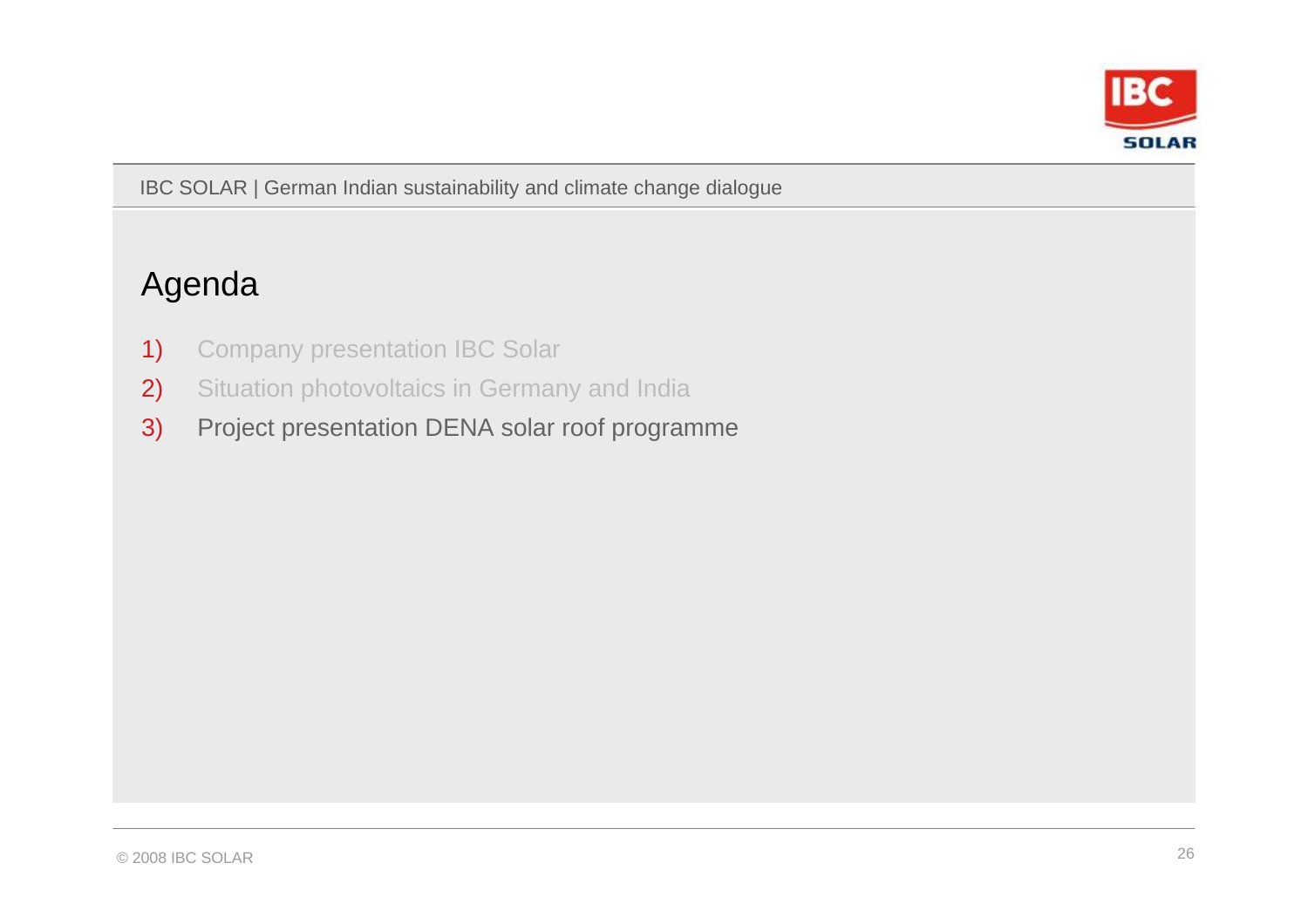

# System specification

| • Electrical power of the solar generator (DC):   | 7875 Wp                                     |
|---------------------------------------------------|---------------------------------------------|
| • Maximum AC power:                               | 7200 W                                      |
| • Nominal AC power:                               | 6900 W                                      |
| • Nominal module power:                           | 225 Wp                                      |
| • Number of modules:                              | 35 IBC 225P TC                              |
| • IBC MEGALINE trapezoidal sheet mounting system: | <b>35 PCs</b>                               |
| • Total area of the solar generator:              | 57,52 $m2$                                  |
| • Inclination angle of the solar generator:       | $5^\circ$                                   |
| • Orientation of the solar generator:             | south (5°east)                              |
| • Inverter details:                               | 1 x Sunny Boy 3500, 2 Sunny Boy 1700        |
| • Sunny Backup system:                            | 1 x Sunny Backup 5000                       |
| <b>Battery details:</b>                           | 4 x Hoppecke sealed lead-acid battery SB140 |
|                                                   | 12V 140                                     |
| • Grid details:                                   | Nominal voltage 3 x 230/400                 |
| • Power frequency:                                | 50 Hz                                       |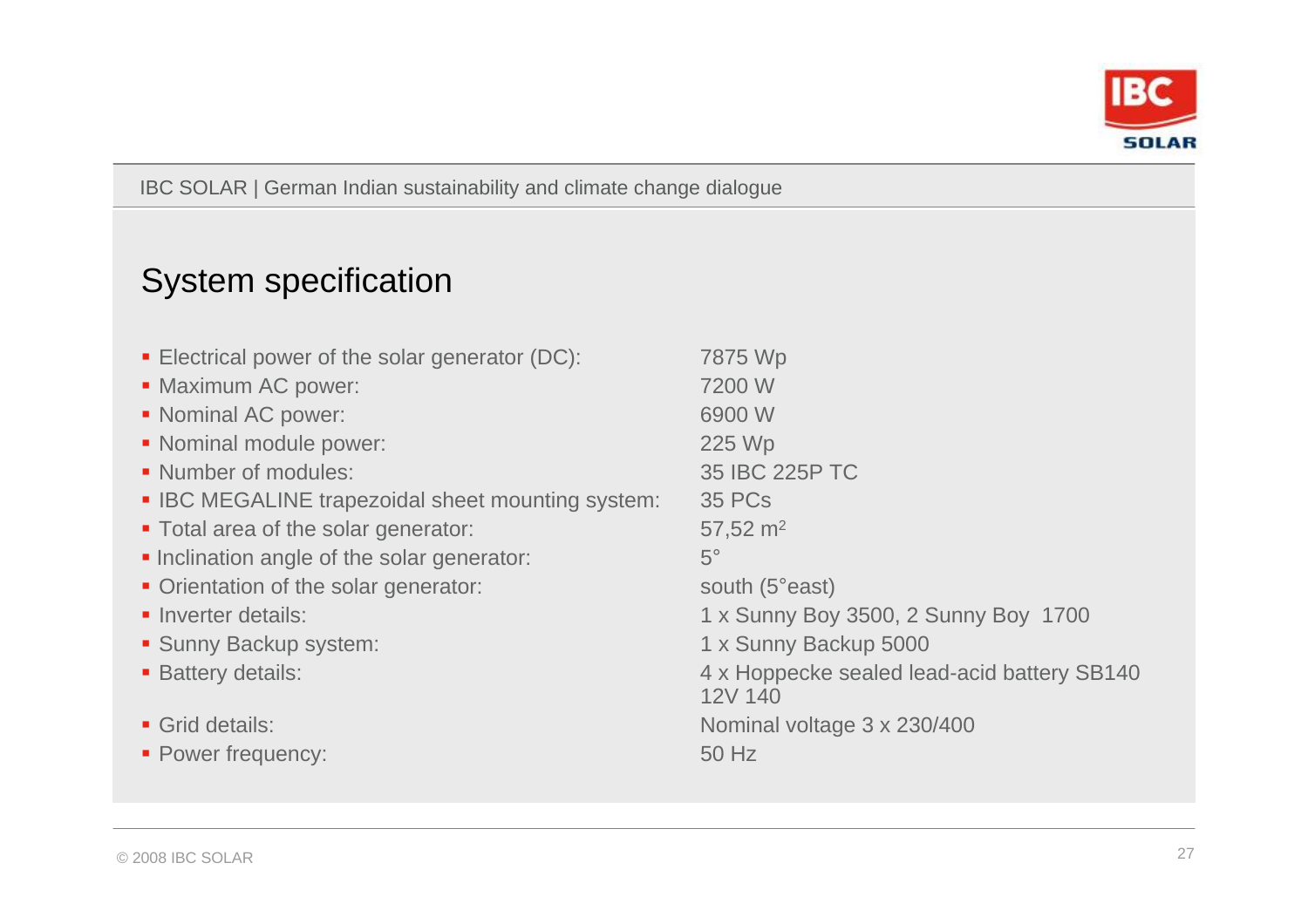

## System specification

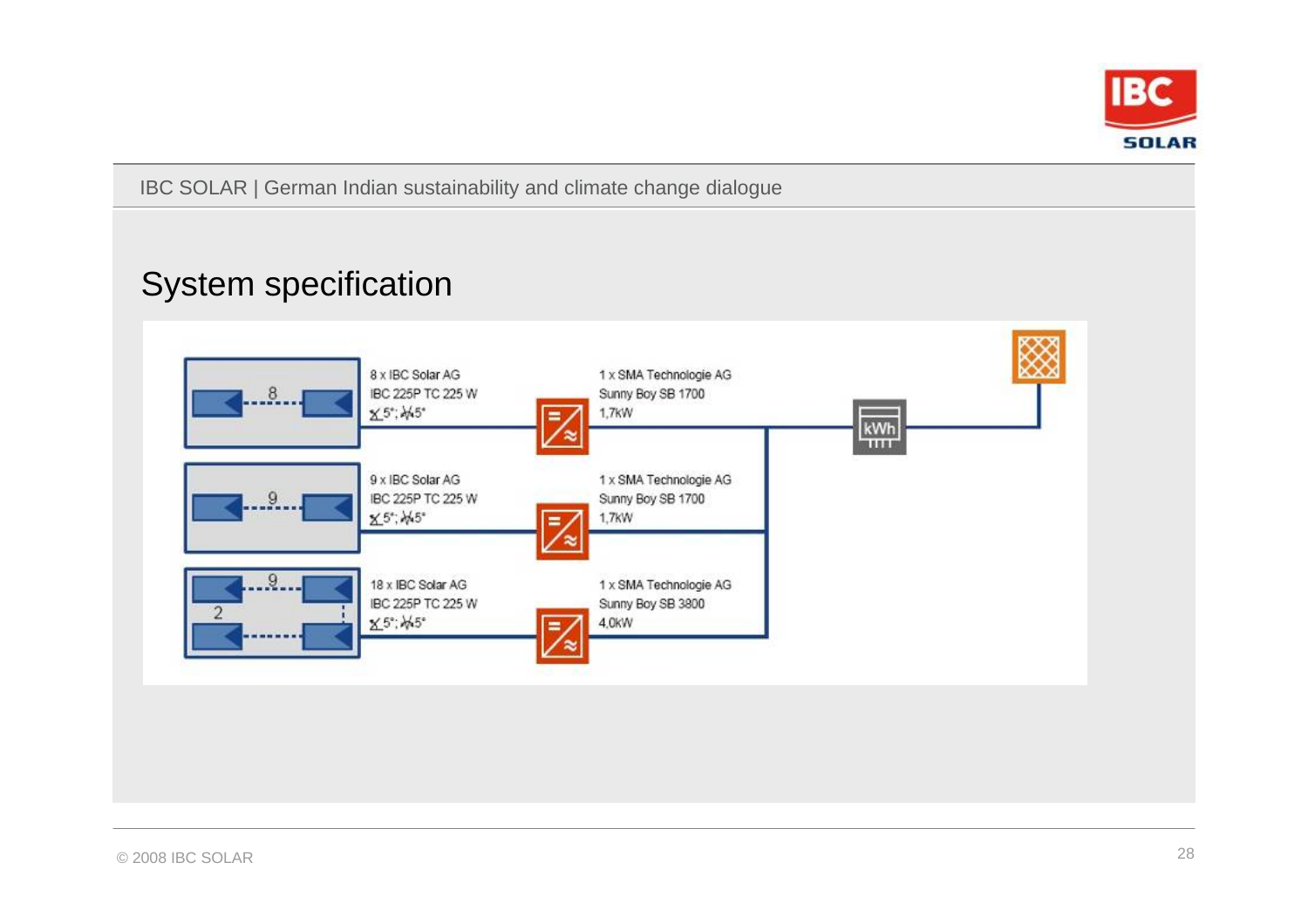

## System specification

| Location:<br>PV Output:<br>Gross/Active PV Surface Area:                                     | Bangalore IN<br>Climate Data Record: Bangalore IN (1981-2000)<br>7,88 kWp<br>57,52 / 57,49 m <sup>2</sup> |                 |
|----------------------------------------------------------------------------------------------|-----------------------------------------------------------------------------------------------------------|-----------------|
| PV Array Irradiation:<br>Energy Produced by PV Array (AC):<br>Grid Feed-in:                  | 116.977 kWh<br>11.466 kWh<br>11.466 kWh                                                                   |                 |
| System Efficiency:<br>Performance Ratio:<br>Specific Annual Yield:<br>CO2 Emissions Avoided: | $9,8$ %<br>71,4 %<br>10.142 $kg/a$                                                                        | $1.453$ kWh/kWp |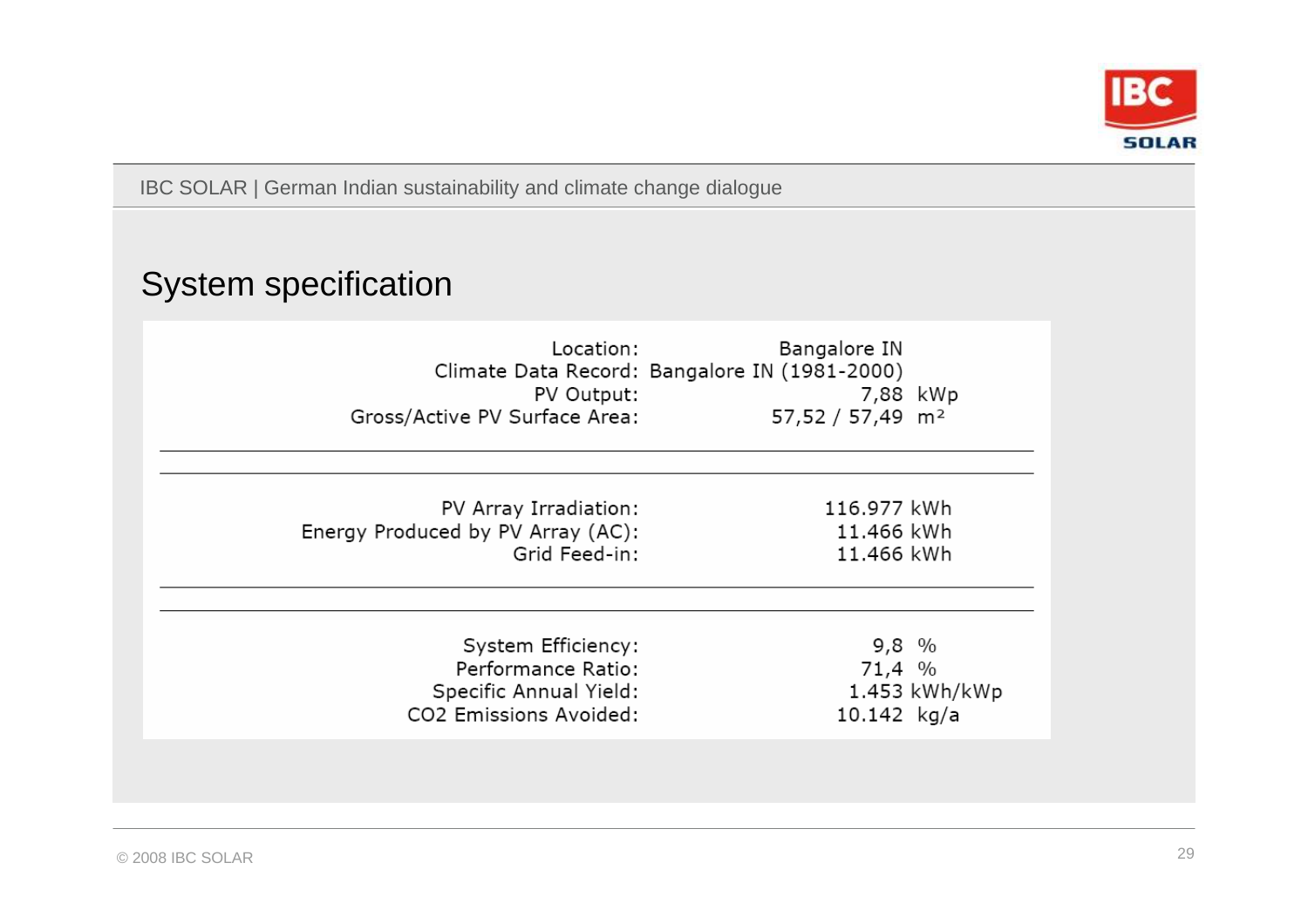

## Installation (pre installation)



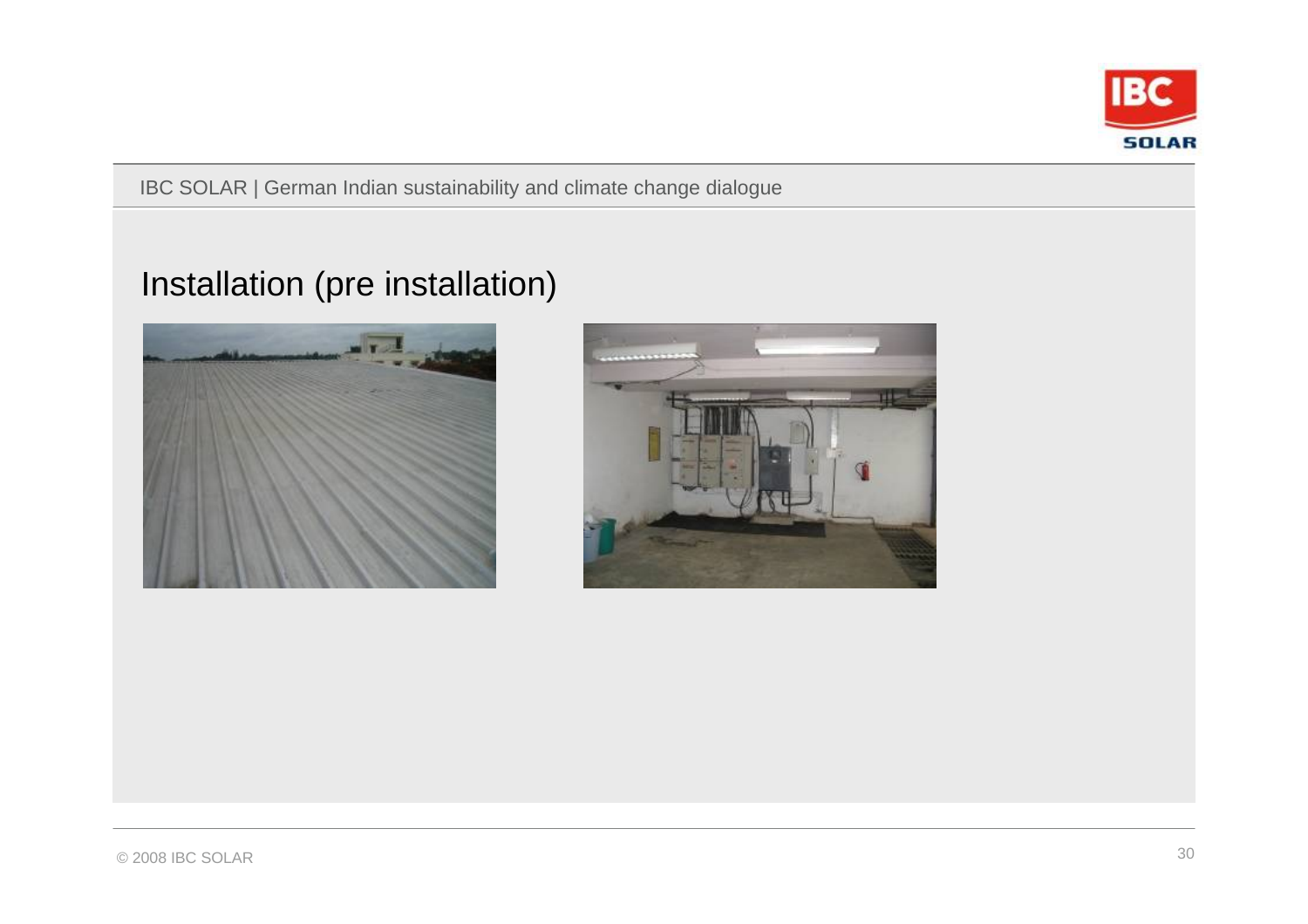

## Installation (installation in process)



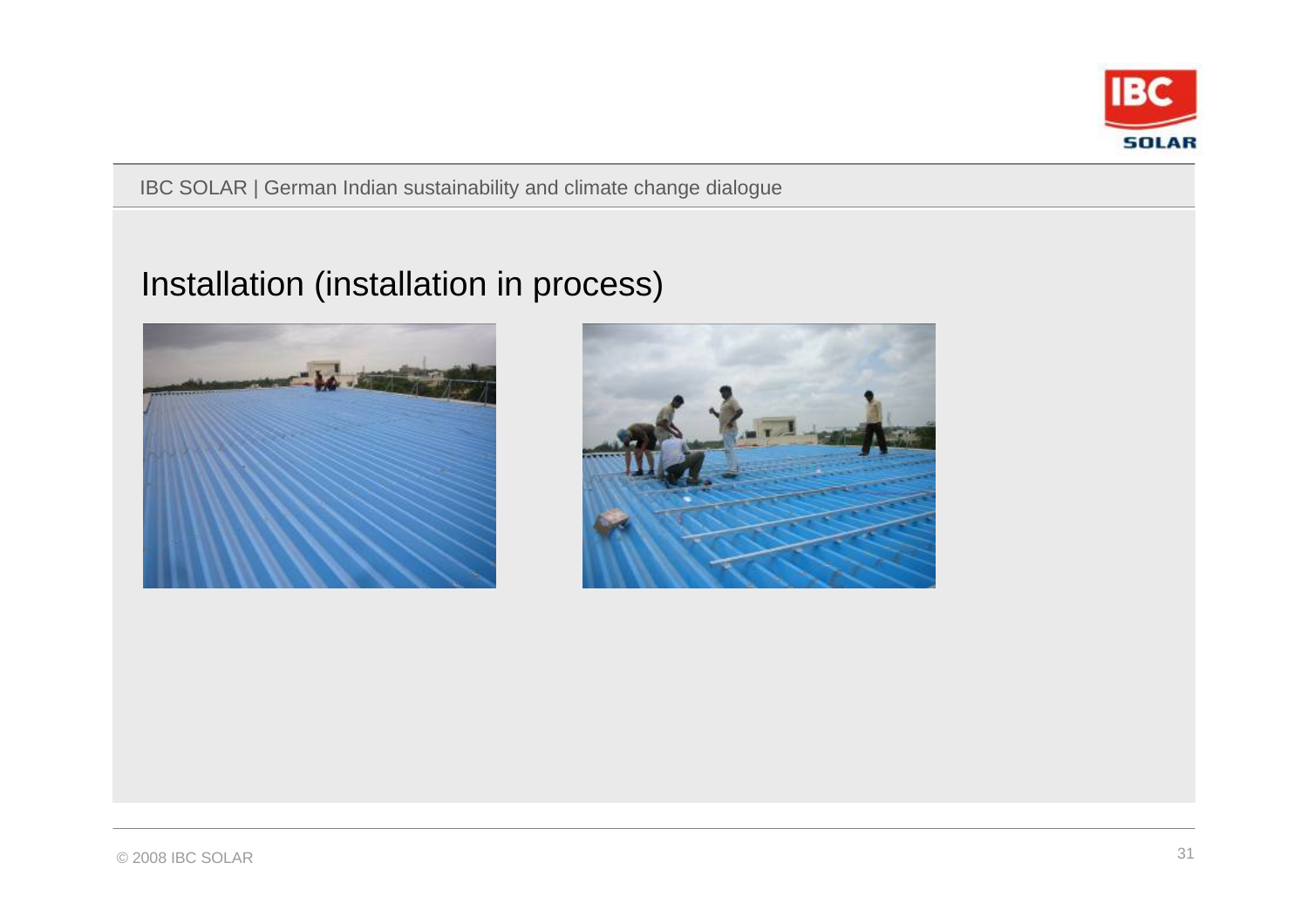

## Installation (after installation)



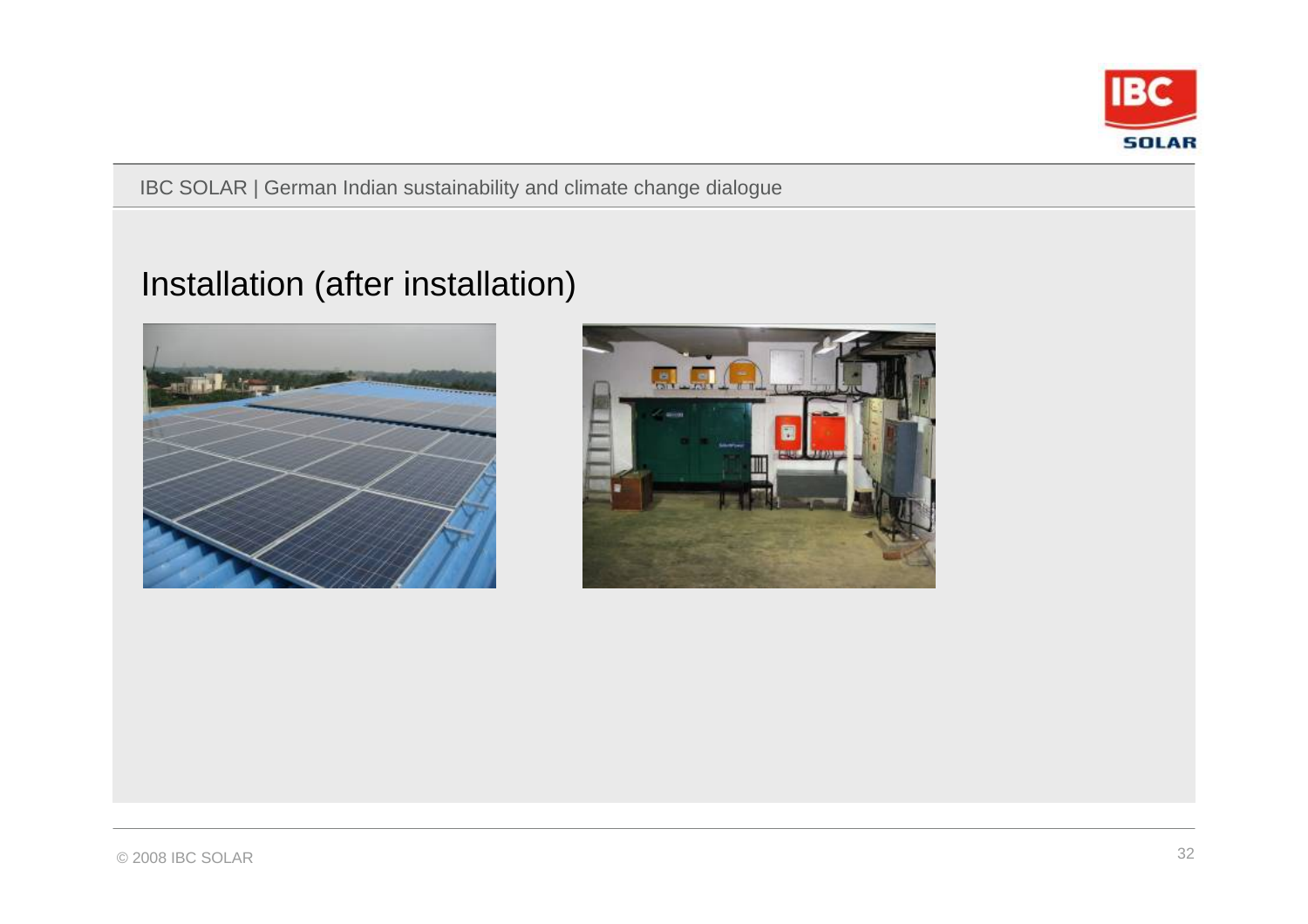

**Concept** 

- **Independence from unstable grid power supply**
- Ecological and economical system due to lesser or no usage of generator sets
- **Maintenance free**
- **EXECO EMISSIONS**
- **80% accelerated depreciation if GBI is not claimed**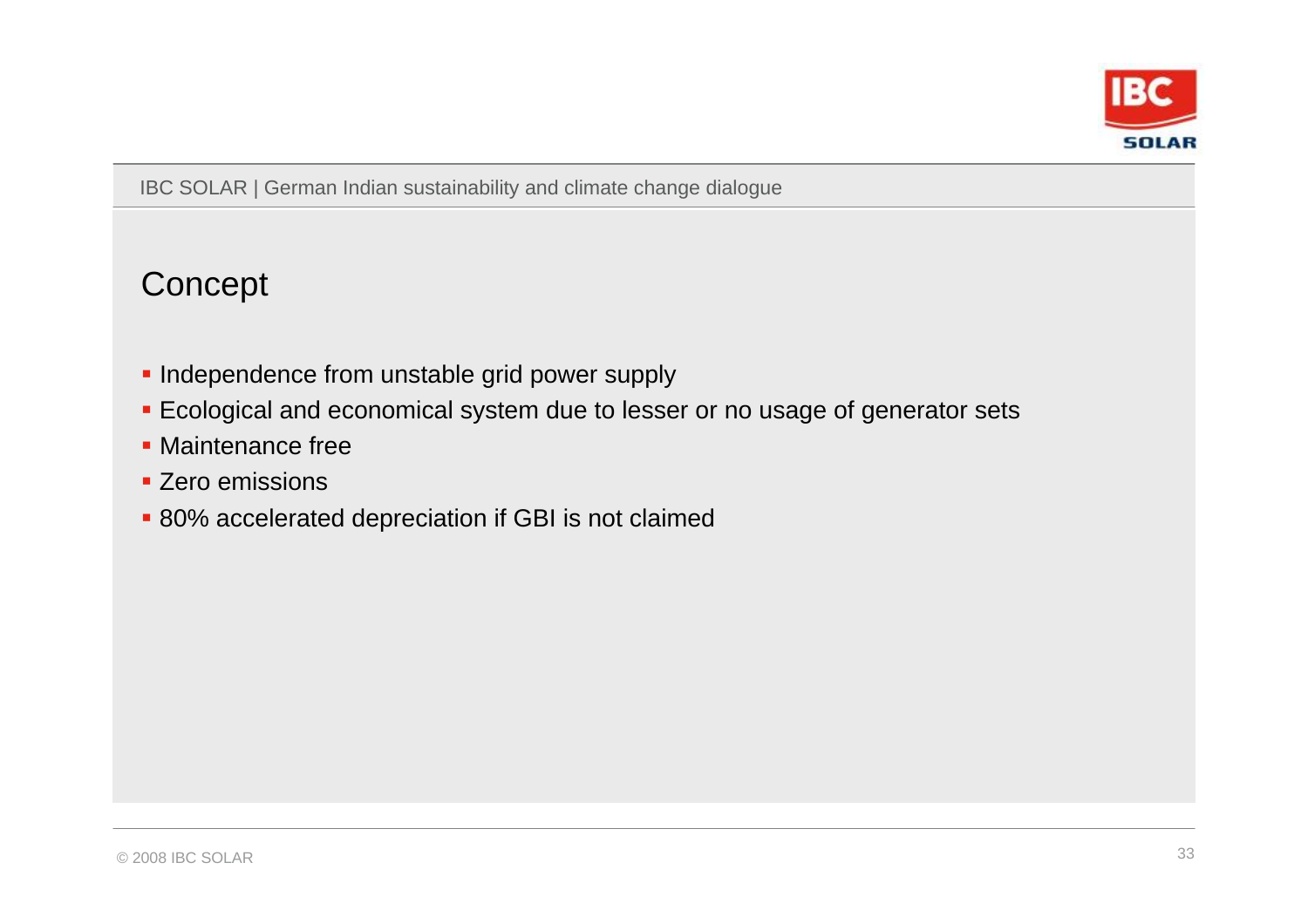

# THE OUTLOOK: **SUNNY**